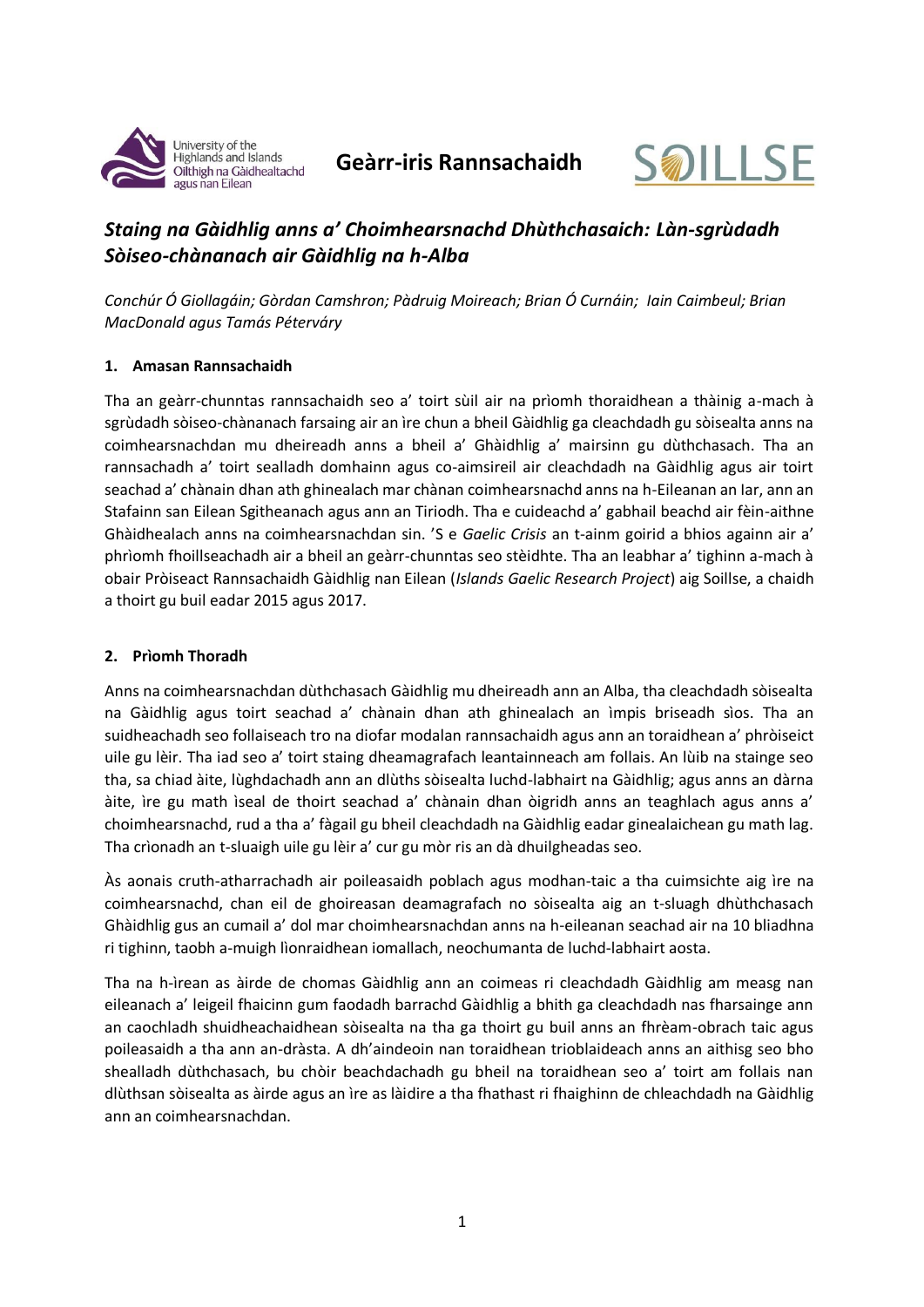Tha na modalan rannsachaidh, gu h-àraid an fheadhainn a tha a' cuimseachadh air na ginealaichean as òige, a' sealltainn:

- Ìrean ìseal anns a h-uile tomhas de chomas Gàidhlig ann am buidhnean aoise fo 50 bliadhna a dh'aois
- Ìrean gu math lag de chleachdadh a' chànain air feadh diofar cho-theacsaichean sòisealta
- Gàidhlig air an iomall ann am beatha na h-òigridh anns a' bhun-sgoil is anns an àrd-sgoil
- Tòrr òigridh coma mu àite na Gàidhlig nam beatha
- Sealladh eu-dòchasach, ach cuideachd beachdan a tha a' dol an aghaidh sin, mu chor na Gàidhlig taobh a-staigh theaghlaichean agus choimhearsnachdan anns an àm ri teachd
- Tha toirt seachad na Gàidhlig anns an teaghlach is anns a' choimhearsnachd air a lagachadh gu mòr agus làmh an uachdair aig a' Bheurla anns na coimhearsnachdan seo
- 'S e eileamaid glè bheag de bheatha dhaoine anns na h-eileanan a tha anns na lìonraidhean sòisealta Gàidhlig, ach a-mhàin anns na buidhnean aoise as sine.

### **3. Co-theacsa Rannsachaidh**

Tha a Ghàidhlig mar mhion-chànan agus na cànan iomallaichte anns na h-Eileanan Siar, anns a' choimhearsnachd dhùthchasaich mu dheireadh ann an Alba. Anns an sgìre far a bheil an rannsachadh seo stèidhte, tha 52% den t-sluagh chòmhnaidh ag aithris gu bheil comas aca ann an Gàidhlig. Taobh amuigh na buidhne aoise 50+, tha a' mhòr-chuid den t-sluagh ag ràdh nach eil comas Gàidhlig aca ann an Cunntas-sluaigh 2011.

A bharrachd air seo, 's e fèin-aithne iomallaichte ann an suidheachaidhean foirmeil no institiuideach a th' anns a' Ghàidhlig, leis gu bheil cha mhòr a h-uile gnìomh foirmeil no institiuideach a' gabhail ri prìomhachas practaigeach na Beurla, ach a-mhàin gnìomhan sònraichte tro mheadhan na Gàidhlig ann an raointean an fhoghlaim agus a' chraolaidh.

Bho shuidheachadh anns an àm a dh'fhalbh far an robh làmh an uachdair aig a' mhion-chànan anns an sgìre, tha cleachdadh na Gàidhlig anns a' choimhearsnachd a-nis air a lùghdachadh gu staid iarmadach ann an suidheachadh mì-chothromach de dhà-chànanachas 'aon-taobhach', far a bheil deagh chomas anns a' Bheurla aig luchd-labhairt dùthchasach na Gàidhlig, ach gun chomas sam bith ann an Gàidhlig a bhith aig a' mhòr-mhòr-chuid de luchd-labhairt dùthchasach na Beurla. Tha seo a' fàgail gum bi làmh an uachdair aig a' Bheurla anns a' mhòr-chuid de shuidheachaidhean neo-fhoirmeil is sòisealta.

Faodar an cruth-atharrachadh seo a lorg tron dàrna leth den 20mh linn suas chun an latha an-diugh. Tha an rannsachadh seo a' suidheachadh coimhearsnachd Ghàidhlig nan Eilean Siar aig puing gu math fada air adhart air loidhne-ama de chonaltradh dà-chànanach ri luchd-labhairt aon-chànanach na Beurla ann an lìonraidhean sòisealta ionadail agus nas fharsainge anns a bheil làmh an uachdair aig a' Bheurla.

Am measg nan cnapan-starraidh eile, cha deach aig a' chomann-sòisealta 'traidiseanta' ('s e sin an cotheacsa sòisealta a tha a' cumail suas cleachdadh sòisealta na Gàidhlig) air adhartas sòiseo-eaconamach a chur còmhla ri beòthalachd shòisealta leantainneach do chànan agus dualchas nan Gàidheal. An àite sin, chaidh an sluagh mion-chànain iomallach dùthchail a shùghadh a-steach mean air mhean dhan tsluagh cheannasach.

Tha modh ioma-mhodalach an rannsachaidh a tha an lùib an leabhair *Gaelic Crisis* a' toirt seachad dàta bunaiteach air an gabh ro-innleachdan stèidheachadh gus a dhol an sàs ris na trioblaidean a leanas:

- Fianais rè ùine fhada gu bheil deamografaidh nan eilean gu math cugallach
- Dìth soirbheis a thaobh a bhith a' fighe poileasaidh is planadh cànain a-steach ann an roinnleachdan leasachaidh sòiseo-eaconamach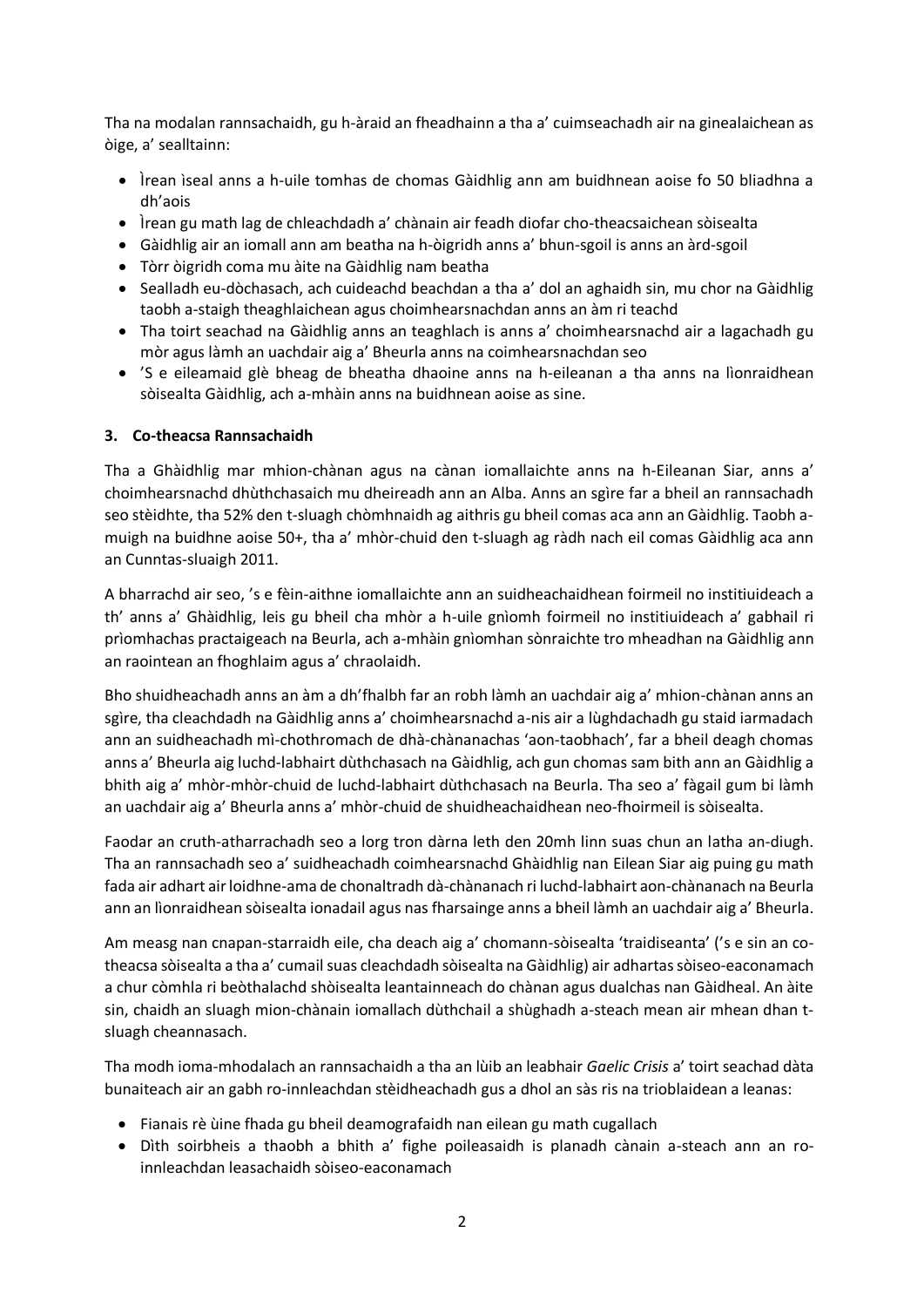- Tha prìomhachasan maoineachaidh ann am poileasaidh is leasachadh poblach gu ruige seo air a bhith ro lag, agus air an cuimseachadh ann an dòigh mhì-fhreagarrach, airson cur an aghaidh crìonadh sòisealta sluagh na Gàidhlig
- Tha neo-bhuntainneas sòisealta an t-solarachaidh làthaireil a thaobh poileasaidh cànain air cur ri nàdar de phairilis agus de stadachd an dà chuid aig ìre na coimhearsnachd agus ann am buidhnean oifigeil
- Leis nach eilear a' dol an sàs ri fìor shuidheachadh sòisealta nan Gàidheal, mar shluagh fa leth, thathar a' toirt seachad fhreagairtean neo-phàirteil agus seachantach do phàtran leantainneach a' chrìonaidh.

## **4. Modhan Rannsachaidh**

Chaidh an rannsachadh a thoirt gu buil taobh a-staigh traidisean farsaing an t-sòiseo-chànanachais, le modhan rannsachaidh ioma-mhodalach farsaing a tha a' toirt seachad sgrùdadh co-aonaichte air a' chotheacsa anns a bheil Gàidhlig ga bruidhinn mar chànan coimhearsnachd dùthchasach.

Ghabh na modhan rannsachaidh seo a-steach sreath de shuirbhidhean agus de chochomhairleachaidhean coimhearsnachd mar bhonn-stèidh airson a bhith ag aithneachadh gu mionaideach an t-suidheachaidh anns a bheil a' Ghàidhlig anns na h-eileanan agus na tha an dàn dhi san àm ri teachd.

Rinneadh dà shuirbhidh air feadh na sgìre rannsachaidh: aonan ag amas air buidheann-aoise nan sgoiltean-àraich agus am fear eile a' cuimseachadh air buidheann nan deugairean as sine, a thugadh gu buil anns na ceithir àrd-sgoiltean anns na h-Eileanan Siar. B' e amas an dà shuirbhidh eile dàta mionaideach a chruinneachadh air trì sgìrean sònraichte nan eilean. Chaidh trì sgìrean sònraichte anns na h-Eileanan Siar, (Sgalpaigh na Hearadh, Griomasaigh agus Èirisgeidh), a thaghadh anns an robh dlùths nas àirde de chomas Gàidhlig, an taca ri sgìrean eile, ri fhaicinn ann an dàta a' Chunntais-shluaigh ann an 2011. Tha na modalan rannsachaidh seo a' toirt seachad proifilean sòiseo-chànanach mionaideach de na coimhearsnachdan Gàidhlig as làidire a tha air am fàgail anns na h-eileanan.

Tha eileamaidean càileachdail an rannsachaidh stèidhte air ochd coinneamhan le buidhnean fòcais a chaidh a chumail anns na ceithir àrd-sgoiltean anns na h-Eileanan Siar, agus sreath de thrì deug cochomhairleachaidhean poblach air feadh nan sgìrean rannsachaidh gu lèir anns na h-Eileanan Siar, ann an Tiriodh agus ann an Stafainn. Tha na modhan rannsachaidh seo a' leigeil leinn coimeas pongail a dhèanamh eadar na toraidhean bho na modalan seo air fad gus an fhianais bhunaiteach fhaighinn a tha a' leigeil fhaicinn fìor shuidheachadh cleachdadh na Gàidhlig ann an teaghlaichean is ann an coimhearsnachdan aig ìre fada nas mionaidiche na 's urrainn do Chunntas-sluaigh Nàiseanta na h-Alba a thoirt seachad.

### **5. Deama-chànanachas na Gàidhlig agus dàta bhon chunntas-sluaigh (Caibideil 2)**

Tha Caibideil 2 ann an *Gaelic Crisis* a' toirt seachad sgrùdadh mionaideach air dàta bho na cunntasansluaigh bho 1951 gu 2011, agus gu h-àraid bho 1981 air adhart. Tha na pàtranan a leanas a' tighinn am follais:

- Crìonadh deama-chànanach luath sluagh na Gàidhlig bho 1981
- Call ann an comas an luchd-bruidhne iad fhèin ath-ghintinn
- A-mach às an t-sluagh chòmhnaidh os cionn 3 bliadhna a dh'aois, bha 52% de dhaoine ann an Cunntas-sluaigh 2011 ag innse gun robh iad comasach Gàidhlig a bhruidhinn an taca ri 80% ann an Cunntas-sluaigh 1981
- Tha Cunntas-sluaigh 2011 cuideachd a' sealltainn nach robh ach 44% den bhuidhinn aoise 18 gu 49 ag innse gun robh comas bruidhinn na Gàidhlig aca air feadh na sgìre rannsachaidh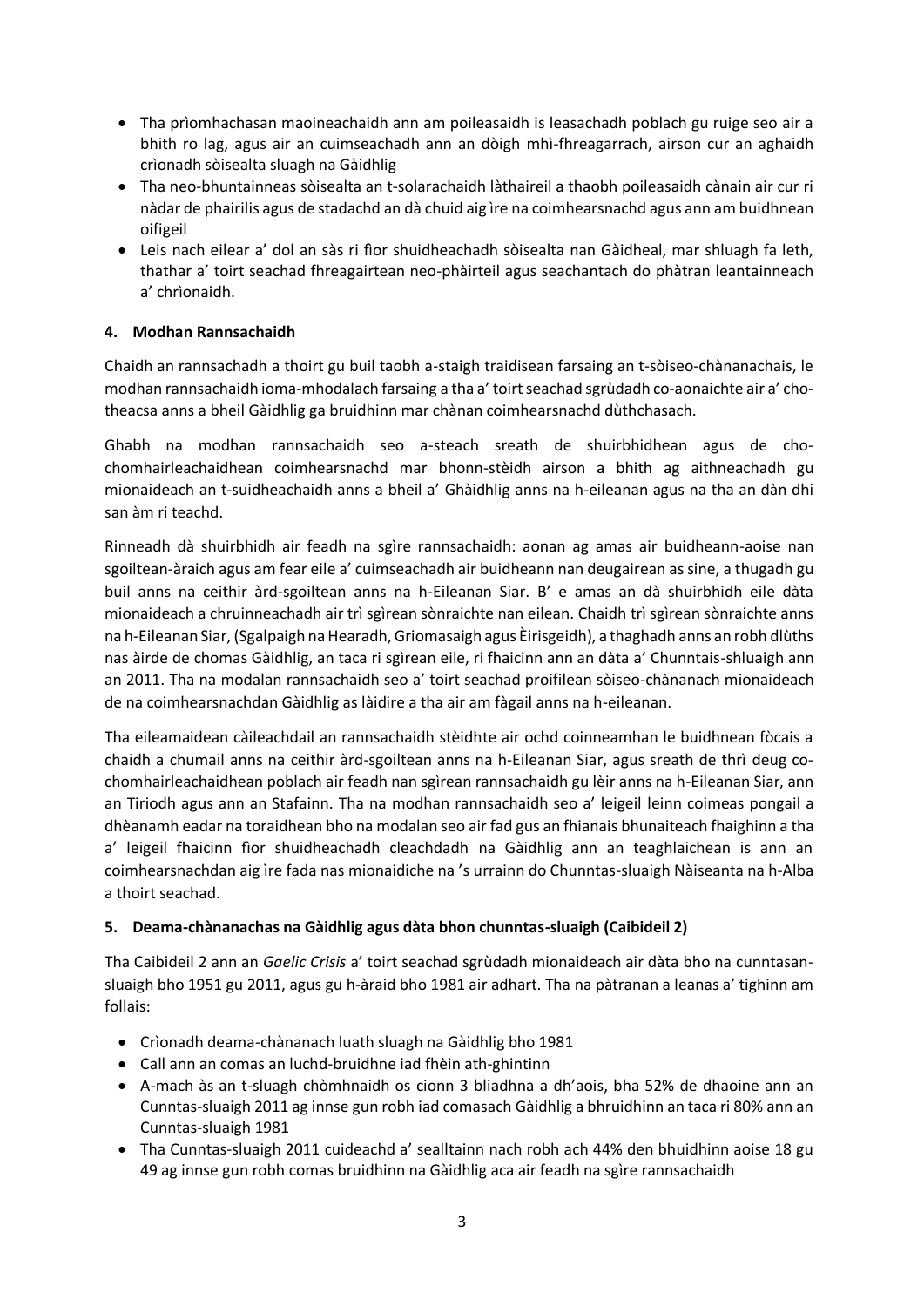- Thairis air na bliadhnaichean 1981 gu 2011, bha an crìonadh na bu luaithe anns a' bhuidhinn aoise 3 gu 17 aig a bheil comas Gàidhlig an taca ris an fheadhainn os cionn 50 bliadhna a dh'aois
- 'S e fiosrachadh a' chunntais-shluaigh an dealbh as dearbhaiche de neart na Gàidhlig, agus e a' toirt seachad sealladh ro dhòchasach air cor na Gàidhlig mar chànan coimhearsnachd san latha an-diugh
- Tha beàrn timcheall air 30 puing % eadar dàta air comas an luchd-labhairt (Caibideil 2) agus cleachdadh na Gàidhlig ann an dachaighean (Caibideilean 5 agus 6). Tha seo a' ciallachadh gu bheil cleachdadh na Gàidhlig anns an dachaigh fada nas laige na an ìre de chomas Gàidhlig anns na coimhearsnachdan seo
- Tha sluagh a' chànain a' gluasad bho shuidheachadh de chleachdadh **iarmadach** a' chànain anns a' choimhearsnachd anns a bheil còrr is 25% de dhachaighean teaghlaich a' cleachdadh na Gàidhlig am broinn sluagh de cho-dhiù 58% de luchd-labhairt Gàidhlig, chun an t-suidheachaidh èiginnich anns a bheil nas lugha na 15% de dhachaighean teaghlaich a' cleachdadh na Gàidhlig agus nas lugha na 45% den t-sluagh chòmhnaidh anns an sgìre comasach air Gàidhlig a bhruidhinn
- Tha an nasgadh seo de 15% cleachdadh teaghlaich / 45% comas a' comharrachadh an tsuidheachaidh **neo-bheòthail** anns nach eil Gàidhlig ga cleachdadh ach ann an suidheachaidhean neo-chudromach ann am beatha na coimhearsnachd, ann an cleachdadh institiuideach agus anns na buidhnean aoise as sine
- Taobh a-staigh nan deich bliadhna ri tighinn, bidh a' chuid as motha de na coimhearsnachdan anns an t-suidheachadh **neo-bheòthail**, no an ìmpis a dhol a-steach ann, a-rèir mar a tha cùisean a' dol an-dràsta
- Bidh cleachdadh agus toirt seachad na Gàidhlig gu sòisealta anns an àm ri teachd eu-comasach a dh'aithghearr, gun oidhirpean ath-bheòthachaidh susbainteach agus smiorail.

Mar a tha air a mhìneachadh ann an Caibideil 2 san leabhar, tha fiosrachadh a' chunntais-shluaigh eadar 1981 agus 2011 a' sealltainn crìonadh leantainneach ann an àireimh luchd-labhairt na Gàidhlig a tha a' gabhail còmhnaidh anns na sgìrean far an do rinneadh an rannsachadh seo, mar a tha ri fhaicinn ann am **Figear 1**.



*Figear 1: Àireamh luchd-labhairt na Gàidhlig gach deichead a' sealltainn cho luath 's a bha an crìonadh anns na buidhnean aoise 50+ agus 3 gu 17*

'S ann bho na 1980an air adhart a thachair call èiginneach an dlùiths shòisealta a-rèir dàta a' chunntaisshluaigh anns an sgìre rannsachaidh uile gu lèir. Anns na deich bliadhna bho 1981 gu 1991, chaill na heileanan an dlùths sòisealta 80%+ de luchd-labhairt na Gàidhlig. Chrìon comas Gàidhlig gu dona anns a' bhuidhinn aoise 3 gu 17 gu sònraichte anns na bliadhnaichean sin. Bha crìonadh 41% ann an àireimh luchd-labhairt na Gàidhlig am measg na buidhne aoise òig seo.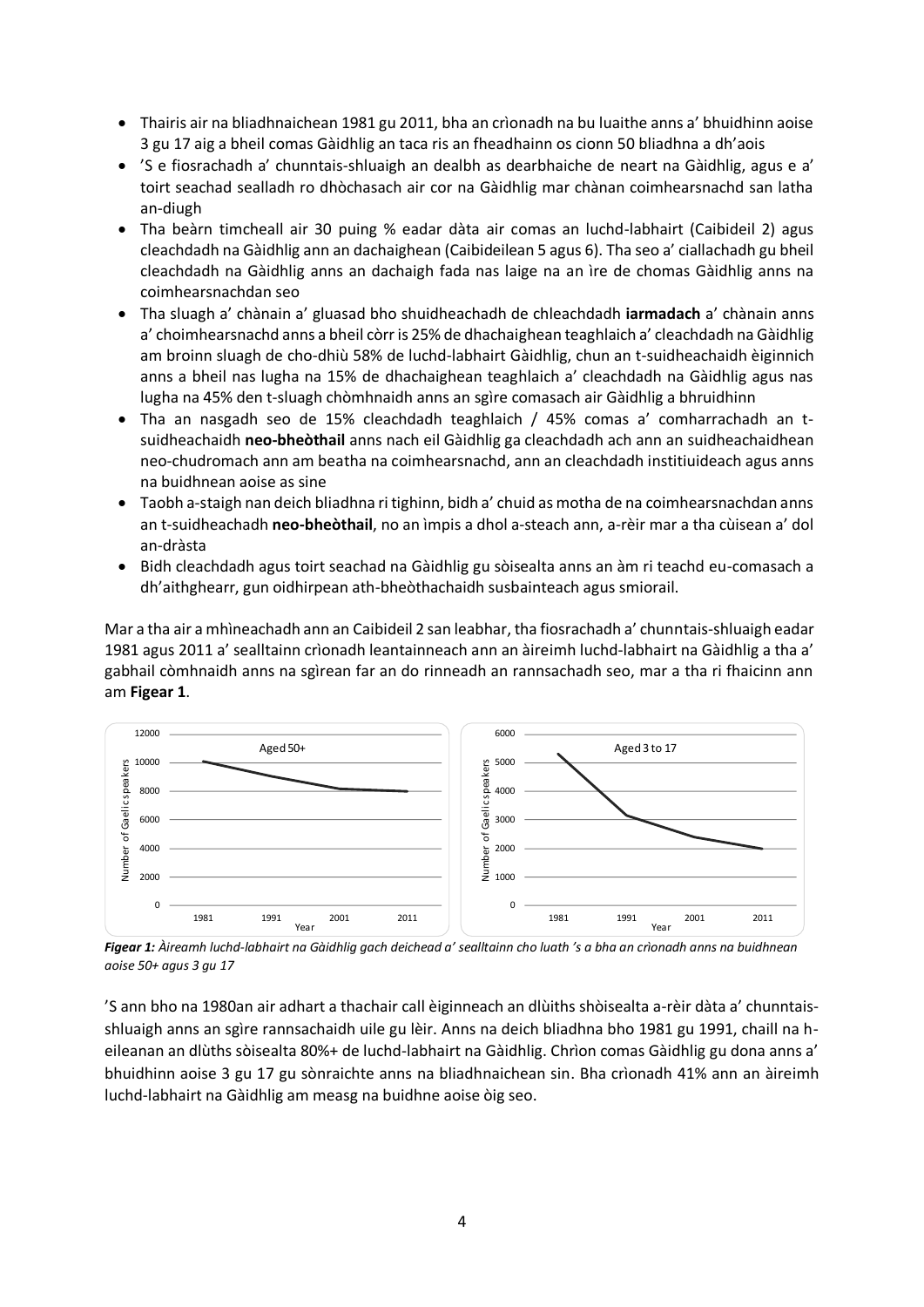Tha luaths crìonadh na Gàidhlig bho 1981 air adhart a' comharrachadh fàs tràth ann an aon-chànanachas Beurla anns na h-eileanan. Tha an dàta as ùire a thaobh comas Gàidhlig agus dachaighean ann an Cunntas-sluaigh 2011 a' leigeil fhaicinn mar a tha làmh an uachdair aig aon-chànanachas Beurla a-nis, rud a tha air a mhìneachadh ann an Caibideil 2. Thachair seo mar thoradh air an dàimh chumhachd eadar aon-chànanachas anns a' mhòr-chànan agus dà-chànanachas anns a' mhion-chànan, rud a tha àbhaisteach ann an gluasad cànain. 'S e puing-thionndaidh chudromach a bh' anns an lùghdachadh seo às dèidh 1981 ann an crìonadh nan lìonraidhean sòisealta Gàidhlig anns na coimhearsnachdan.

Tha **Figear 2** a' sealltainn ìrean tuairmsichte de chomas Gàidhlig san àm ri teachd a tha stèidhte air luaths a' chrìonaidh eadar cunntasan-sluaigh anns an àm a dh'fhalbh agus air an sgrùdadh staitistigeach a rinneadh mar phàirt den rannsachadh seo.

Tha e a' sealltainn lùghdachadh leantainneach agus susbainteach ann an comas bruidhinn na Gàidhlig anns na h-Eileanan Siar, agus an sluagh Gàidhlig tuairmsichte uile gu lèir air stairsich neo-bheòthail ro 2021.



 *Figear 2: Treand anns an t-sluagh (3+bliadhna) chlàraichte (loidhne dàta neo-bhriste) agus tuairmsichte (loidhne briste) agus meud a-mach às a' cheud de chomas Gàidhlig clàraichte agus tuairmsichte (2021), na h-Eileanan Siar*

Tha Mapa 2.9 bhon phrìomh aithisg (cf. Clàr 2.4 ann an *Gaelic Crisis*) a' sealltainn an dàta a thaobh comas Gàidhlig airson cunntas-sluaigh 2011 a-rèir bhrisidhean gnàthaichte de 15 puing a-mach às a' cheud a bhuineas do na còig bannan comais Ghàidhlig 90%+, <90%, <75%, <60% and <45% anns a' bhuidhinn aoise as òige, an fheadhainn 3 gu 17 bliadhna dh'aois anns gach sgìre rannsachaidh. Tha seo a' sealltainn gu bheil buidheann na h-òigridh air tuiteam fo 45% a thaobh na h-ìre de chomas Gàidhlig ann an cha mhòr an dàrna leth de na sgìrean rannsachaidh, leis gu bheil iad coltach ris an t-seata neo-bheòthail, mar a tha air a mhìneachadh ann an Caibideil 2.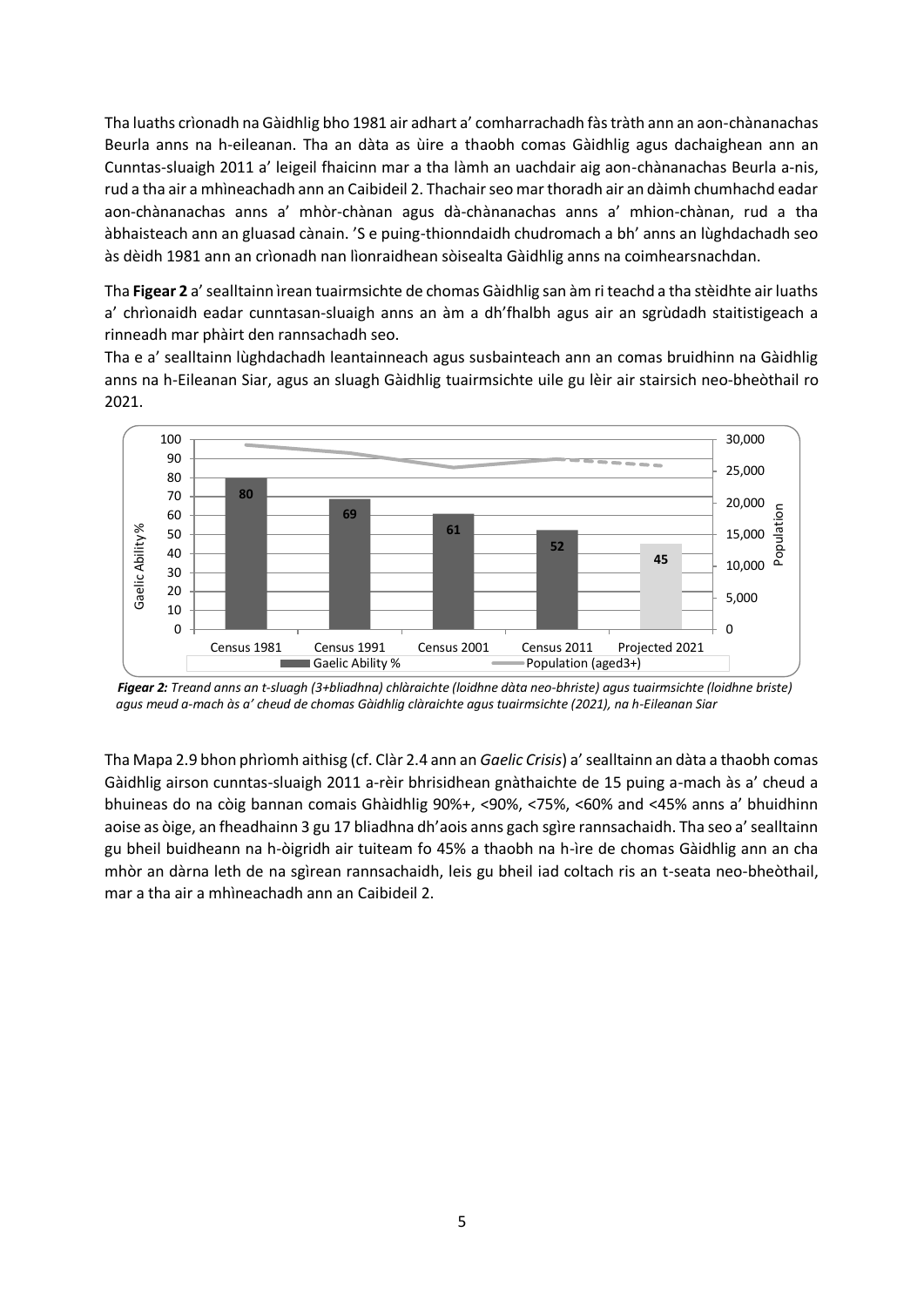

*Mapa 2.9*: *Brisidhean gnàthaichte den àireamh a-mach às a' cheud de dh' òigridh le comas Gàidhlig anns an Sgìre Rannsachaidh air fad, Cunntas-sluaigh 2011*

#### **6. Clann nan sgoiltean-àraich: cleachdadh agus comas Gàidhlig (Caibideil 3)**

Mar phàirt den rannsachadh, chaidh suirbhidh a dhèanamh gus comas agus cleachdadh na Gàidhlig am measg clann a tha a' frithealadh sgoiltean-àraich air feadh na sgìre rannsachaidh a mheasadh. Thugadh ceisteachan do mhanaidsearan is do luchd-teagaisg nan sgoiltean-àraich. Tha fiosrachadh air comas Gàidhlig na cloinne aig an àm a chaidh an clàradh anns an sgoil-àraich a' toirt sealladh dhuinn air an ìre de chleachdadh na Gàidhlig ann an teaghlaichean. Tha suirbhidh nan sgoiltean-àraich a' leigeil fhaicinn gu bheil toirt seachad na Gàidhlig dhan ghinealach as òige anns an dachaigh a-nis a-mach às an àbhaist.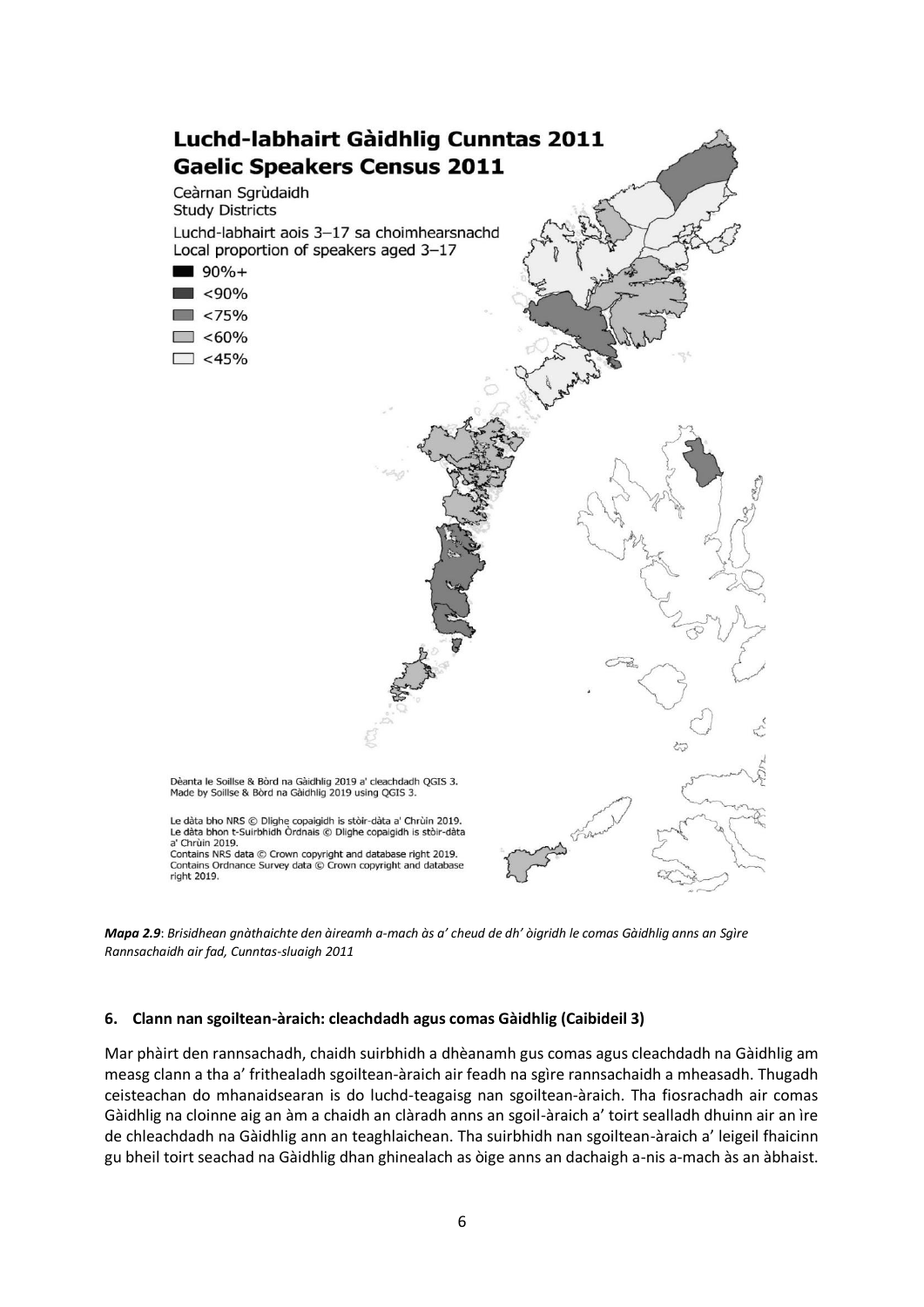- Tha nas lugha na 4% de fhreagairtean a' sealltainn an dara cuid comas fileanta bho thùs ann an Gàidhlig no tuigsinn na Gàidhlig aig àm clàraidh.
- Tha meudachadh beag ach cunbhalach ann a bhith a' cleachdadh beagan Gàidhlig eadar àm clàraidh agus àm an t-suirbhidh, rud a tha a' sealltainn gu bheil buaidh dhearbhach bheag aig na sgoiltean-àraich. A dh'aindeoin sin, tha e coltach nach bi seo a' dèanamh mòran diofair idir, anns an ùine nas fhaide, gun phoileasaidhean ath-bheòthachaidh chànain ciallach agus cunbhalach anns a' choimhearsnachd as fharsainge.
- Tha na toraidhean bho shuirbhidh nan sgoiltean-àraich a' sealltainn gu bheil poileasaidhean oifigeil a thaobh foghlam tro mheadhan na Gàidhlig tuilleadh is dòchasach a thaobh Gàidhlig a thogail mar dhàrna cànan bhon sgoil-àraich, leis nach eil gu leòr de cheumannan athbheòthachaidh chànain sa choimhearsnachd gu lèir, agus air sàillibh dìth ghoireasan ann an siostam nan sgoiltean-àraich. Tha dòchasan ro àrd an t-siostaim a' cur uallach trom air luchdobrach nan sgoiltean-àraich.

Tha dàta ann an **Clàr 1** stèidhte air dà cheist shònraichte co-cheangailte ri comas Gàidhlig na cloinne:

| Comas Gàidhlig aig àm clàraidh |     | Comasach Gàidhlig a<br>bhruidhinn | Comasach Gàidhlig a<br>thuigsinn |       |
|--------------------------------|-----|-----------------------------------|----------------------------------|-------|
|                                | N   | %                                 | N                                | %     |
| Comas fileanta bho thùs        | 10  | 2.8                               | 13                               | 3.6   |
| Deagh Ghàidhlig                | 5   | 1.4                               | 11                               | 3.1   |
| Gàidhlig reusanta              | 14  | 3.9                               | 26                               | 7.2   |
| Beagan fhaclan de Ghàidhlig    | 72  | 20.1                              | 82                               | 22.8  |
| Gun Ghàidhlig                  | 258 | 71.9                              | 227                              | 63.2  |
| <b>Sùim</b>                    | 359 | 100.0                             | 359                              | 100.0 |

*Clàr 1: Comas bruidhinn agus tuigsinn na Gàidhlig aig àm clàraidh*

Tha **Clàr 1** a' sealltainn gun robh a' cho-roinn as àirde den chloinn gun chomas idir ann am bruidhinn no tuigsinn na Gàidhlig nuair a chaidh an clàradh anns an sgoil-àraich (71.9% and 63.2% mu seach). Chaidh aithris gun robh Gàidhlig fhileanta bho thùs aig na bu lugha na 3% den chloinn.

Tha **Clàr 2** a' sealltainn àireamhan uile gu lèir agus àireamhan a-mach às a' cheud de fhreagairtean a thaobh dè an cànan a bhruidhneas am pàiste ri luchd-teagaisg anns an sgoil-àraich. Chithear gu bheil meudachadh susbainteach anns an àireamh de fhreagairtean anns na catagaraidhean Beurla *Measgaichte* agus *Airson a' chuid as motha* air na ceistean seo a thaobh 'a-nis' (aig àm an t-suirbhidh) an coimeas ris an ìre nas ìsle de fhreagairtean a thaobh 'àm clàraidh'.

| An cànan a bhruidhnear ri tidsearan sgoil-àraich |     | Aig àm clàraidh | A-nis (aig àm an t-suirbhidh) |       |
|--------------------------------------------------|-----|-----------------|-------------------------------|-------|
|                                                  | N   | %               | N                             | %     |
| Gàidhlig a-mhàin                                 |     | 1.9             |                               | 1.7   |
| Gàidhlig airson a' chuid as motha                |     | 0.8             | 13                            | 4.5   |
| Measgachadh de Ghàidhlig agus Beurla             | 18  | 4.9             | 45                            | 15.5  |
| Beurla airson a' chuid as motha                  | 36  | 9.8             | 76                            | 26.1  |
| Beurla a-mhàin                                   | 300 | 81.3            | 151                           | 51.9  |
| Cànan eile                                       |     | 1.4             |                               | 0.3   |
| <b>Sùim</b>                                      | 369 | 100.0           | 291                           | 100.0 |

*Clàr 2: An cànan a bhruidhneas clann anns na sgoiltean-àraich ri tidsearan, aig àm clàraidh agus aig àm an t-suirbhidh*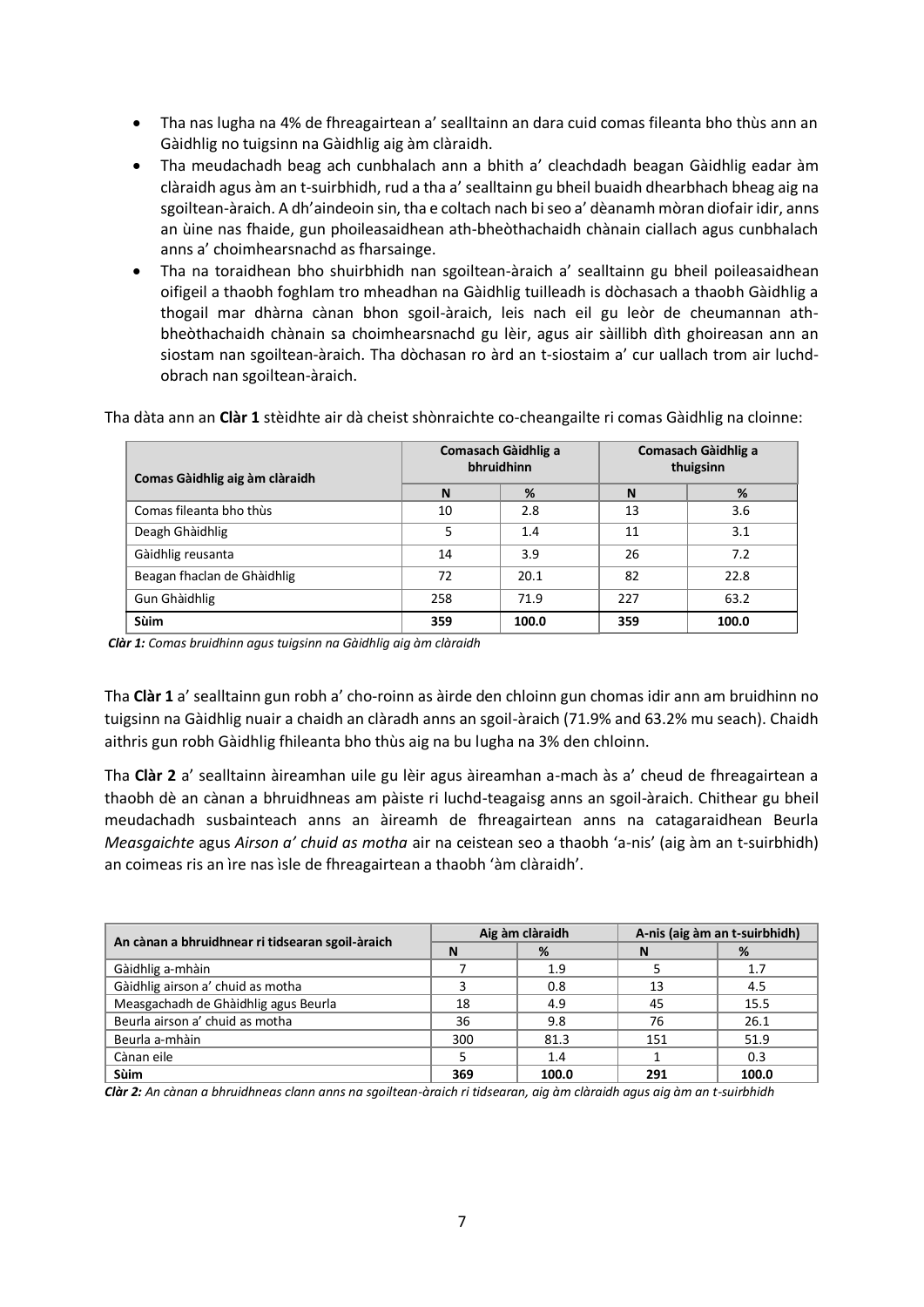Tha **Clàr 2** a' sealltainn gum bi 21.7% de chloinn a' bruidhinn ann an Gàidhlig taobh a-staigh ìre nan trì roghainnean Gàidhlig as àirde aig àm an t-suirbhidh. Tha an dàta a-mach às a' cheud a' leigeil fhaicinn gur e Beurla as motha a bhios a' chlann a' bruidhinn ri tidsearan nan sgoiltean-àraich. Tha na freagairtean a thaobh cleachdadh cànain uile gu lèir a' comharrachadh suidheachadh anns a bheil Beurla mar phrìomh chànan a bhruidhneas clann aig àm clàraidh, agus gun lean a' chuid as motha dhiubh orra a' cleachdadh na Beurla fhad 's a tha iad anns an sgoil-àraich.

Faodar co-dhùnadh a dhèanamh gur e Beurla cànan na dachaigh airson a' mhòr-mhòr-chuid den chloinn, agus gu bheil làmh an uachdair aig cleachdadh na Beurla am measg phàistean òga ann an gnìomhachdan foirmeil agus neo-fhoirmeil nan sgoiltean-àraich anns na h-eileanan. Tha dàta agus freagairtean a tha a' tighinn a-mach às an rannsachadh seo gar toirt chun a' cho-dhùnaidh gu bheil togail na Gàidhlig san dachaigh a-nis gu mòr a-mach às an àbhaist. Cha mhòr nach e foghlam tro mheadhan na Gàidhlig a-nis an aon cho-theacsa airson clann a chuideachadh ann a bhith a' togail na Gàidhlig, a chionn 's gu bheil a' mhòr-mhòr-chuid de chloinn a tha gan clàradh ann an sgoiltean-àraich gun chomas aca sa Ghàidhlig.

## **7. Deugairean: cleachdadh, comas agus beachdan a thaobh na Gàidhlig (Caibideil 4)**

'S e a bha an lùib suirbhidh nan deugairean (cunntas ann an Caibideil 4 san leabhar) ach ceisteachan a chaidh a lìonadh a-steach le feadhainn 16 gu 18 bliadhna a dh'aois anns na ceithir àrd-sgoiltean anns na h-Eileanan Siar. Tha na h-aon trioblaidean a' nochdadh anns na toraidhean 's a thàinig am follais ann an suirbhidh nan sgoiltean-àraich, 's e sin, cho iomallach 's a tha cleachdadh sòisealta na Gàidhlig anns na h-eileanan am measg na h-òigridh:

- Tha an ìre de chleachdadh na Gàidhlig tòrr nas ìsle na an ìre de chomas.
- Fiù 's dhaibhsan a tha ag ràdh gu bheil comas Gàidhlig aca aig ìre math gu fileanta, tha cleachdadh na Gàidhlig am measg na buidhne seo a-nis fìor lag.
- Tha mion-sgrùdadh air an dàta co-aonaichte a' sealltainn ìrean ìseal de chleachdadh na Gàidhlig san dachaigh; tha 18% den deugairean ag aithris gu bheil an dà phàrant fileanta sa Ghàidhlig, agus 5.1% ag aithris gu bheil iad a' bruidhinn Gàidhlig rim pàrantan *An còmhnaidh* no *Airson a' chuid as motha* den ùine (faic **Clàr 3**).
- Ged a tha timcheall air 20% de na deugairean ag aithris fileantachd sa Ghàidhlig (eadar fileantaich, 14.3%, no luchd-ionnsachaidh, 6%), tha 1.3% de dheugairean ag aithris gu bheil iad a' bruidhinn Gàidhlig rin caraidean *An còmhnaidh* no *Airson a' chuid as motha* den ùine.
- Uile gu lèir, anns gach sgìre taobh a-muigh Steòrnabhaigh, thuirt rud beag nas lugha na 7% de na deugairean gum bi iad a' bruidhinn Gàidhlig rim pàrantan *An còmhnaidh* no *Airson a' chuid as motha.*
- Tha beàrn mhòr ann eadar àrd-mhiannan dearbhach neo-phractaigeach nan deugairean a thaobh Gàidhlig san àm ri teachd anns na h-eileanan (a-rèir mar a nochd anns na ceistean beachd) agus an ìre de chleachdadh na Gàidhlig ann an da-rìribh.
- A thaobh fèin-aithne, cha robh ach 32.6% de na deugairean a' coimhead orra fhèin mar Ghàidheil, an taca ri 79% de luchd-freagairt anns an t-suirbhidh choimhearsnachd (Caibideil 5), rud a tha a' buntainn ri mar a bhios na ginealaichean as sine anns na sgìrean Gàidhlig as làidire a tha air am fàgail a' coimhead orra fhèin.

Tha **Clàr 3** a' toirt seachad geàrr-chunntas den phrìomh dhàta bho shuirbhidh nan deugairean a-rèir Sgìrean Rannsachaidh Co-aonaichte, cho math ris na Sgìrean Dùthchail Air Fad ('s e sin Sgìrean Rannsachaidh taobh a-muigh Steòrnabhaigh; Sgìrean Dùthchail Air Fad = a h-uile Sgìre Rannsachaidh Cho-aonaichte ach a-mhàin Sgìre Rannsachaidh Cho-aonaichte Steòrnabhaigh agus Iomall a' Bhaile).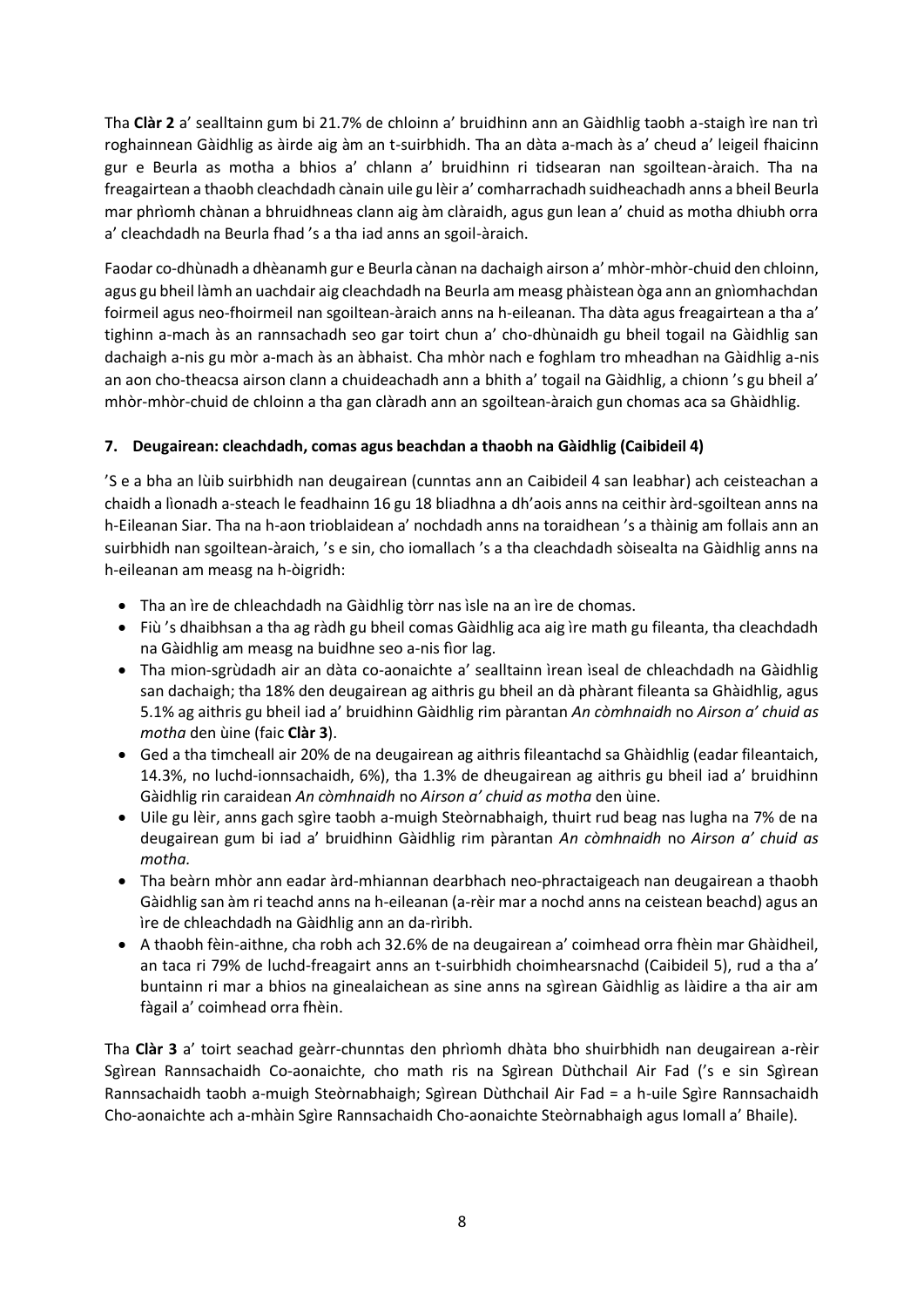| Sgìre Rannsachaidh<br>Cho-aonaichte            | Màthair às na<br>h-eileanan<br>(%) | Athair às na<br>h-eileanan<br>(%) | Màthair agus<br>athair fileanta<br>an Gàidhlig (%) | Sgoilearan ag<br>ràdh gu bheil<br>iad fileanta an<br>Gàidhlig (%) | A' bruidhinn<br>Gàidhlig rim<br>pàrantan an<br>còmhnaidh no<br>airson a' chuid<br>as motha (%) | A' bruidhinn<br>Gàidhlig rin<br>caraidean an<br>còmhnaidh no<br>airson a' chuid<br>as motha (%) | A' bruidhinn<br>Gàidhlig rin<br>nàbaidhean an<br>còmhnaidh no<br>airson a' chuid as<br>motha $(%)$ |
|------------------------------------------------|------------------------------------|-----------------------------------|----------------------------------------------------|-------------------------------------------------------------------|------------------------------------------------------------------------------------------------|-------------------------------------------------------------------------------------------------|----------------------------------------------------------------------------------------------------|
| Leòdhas T&I ( $N = 49$ )                       | 58.4                               | 58.4                              | 40.8                                               | 32.7                                                              | 12.6                                                                                           | 4.3                                                                                             | 12.5                                                                                               |
| Leòdhas E ( $N = 80$ )                         | 61.5                               | 65.8                              | 17.5                                               | 18.8                                                              | 5.1                                                                                            | 1.3                                                                                             | 13.1                                                                                               |
| Na Hearadh (N =37)                             | 54.0                               | 55.5                              | 42.9                                               | 21.6                                                              | 8.4                                                                                            | 0.0                                                                                             | 5.6                                                                                                |
| Uibhist a T, Beinn<br>nam Fadhla ( $N = 19$ )  | 55.5                               | 83.4                              | 27.8                                               | 26.4                                                              | 5.3                                                                                            | 0.0                                                                                             | 5.3                                                                                                |
| Uibhist a D, Barraigh<br>& Bhatarsaigh $(N =$  | 60.7                               | 72.4                              | 30.0                                               | 20.0                                                              | 0.0                                                                                            | 0.0                                                                                             | 10.7                                                                                               |
| Steòrnabhagh &<br>Iomall a' Bhaile (N =<br>78) | 72.0                               | 53.4                              | 5.5                                                | 14.1                                                              | 1.3                                                                                            | 1.3                                                                                             | 2.6                                                                                                |
| Sgìre Rannsachaidh<br>(Na h-Eileanan Siar)     | 61.2                               | 60.6                              | 18.4                                               | 20.3                                                              | 5.1                                                                                            | 1.3                                                                                             | 8.2                                                                                                |
| Sgìrean Dùthchail Air<br>$Fad (N = 215)$       | 58.8                               | 64.8                              | 29.7                                               | 23.4                                                              | 6.6                                                                                            | 1.4                                                                                             | 10.6                                                                                               |

*Clàr 3: Àireamhan a-mach às a' cheud de dh'àite-bunaidh phàrantan, comas agus cleachdadh Gàidhlig aig pàrantan agus aig sgoilearan, a-rèir Sgìrean Rannsachaidh Co-aonaichte agus Sgìrean Dùthchail Air Fad*

Tha an dàta ann an **Clàr 3** a' sealltainn gu soilleir nan ìrean ìseal de chleachdadh na Gàidhlig ann an conaltradh eadar deugairean agus am pàrantan. 'S e a' phuing as cudromaiche bho shuirbhidh nan deugairean gu bheil a' Ghàidhlig air an iomall ann am beatha làitheil a' mhòr-chuid de dheugairean air feadh nan Eilean Siar agus nach bi iad a' gabhail cus dragh mu deidhinn. Tha an fhianais a thaobh an dà chuid crìonadh na Gàidhlig anns a' choimhearsnachd agus na h-ìrean ìseal de chomas Gàidhlig am measg nan deugairean a' sealltainn gun lean call na Gàidhlig dhùthchasaich air, gun ath-bheòthachadh a' chànain tron choimhearsnachd air fad. Às aonais ath-bheòthachadh aig ìre a' chomainn-shòisealta, chan eil an siostam foghlaim leis fhèin gu leòr airson oidhirpean ath-bheòthachaidh a chur an gnìomh gu hèifeachdach am measg sluagh dùthchasach na Gàidhlig. Tha gluasad gu bhith uile gu lèir an eisimeil ri siostam an fhoghlaim gus an ath ghinealach de luchd-labhairt fileanta a thoirt gu ìre, a bhiodh comasach cur ri cleachdadh a' chànain sa choimhearsnachd, do-chreidsinneach, an dà chuid mar bhonn-stèidh poileasaidh poblach agus mar bhunait do roinneadh èifeachdadh agus cothromach de ghoireasan.

### **8. Suirbhidh Sòiseo-chànanach Coimhearsnachd nan Trì Eileanan agus Suirbhidh Gnè-eòlas an Luchd-labhairt (Caibideilean 5 agus 6)**

Tha Caibidilean 5 agus 6 anns an leabhar a' cuimseachadh air dà sgrùdadh mionaideach air trì coimhearsnachdan eileanach. Chaidh Sgalpaigh na Hearadh, Griomasaigh agus Èirisgeidh a thaghadh a chionn 's gun robh ìrean meadhanach àrd de chomas Gàidhlig annta, a-rèir figearan a' Chunntaisshluaigh ann an 2011. Le bhith a' coimhead gu dlùth air na trì eileanan seo, bha cothrom ann proifilean sòiseo-chànanach de chuid de na coimhearsnachdan Gàidhlig as làidire a tha air am fàgail anns na h-Eileanan Siar a rannsachadh.

Bha modh-rannsachaidh an t-Suirbhidh Shòiseo-chànanaich Choimhearsnachd (Caibideil 5) coltach ri cunntas-sluaigh is e stèidhte air ceisteachan structaraichte, a chaidh a dhèanamh le luchd-obrach a' phròiseict is iad a' tadhal air dachaighean. Fhreagair 180 duine an ceisteachan, is iad a' riochdachadh 180 a-mach à 291 de dhachaighean uile gu lèir anns na trì eileanan a-rèir Cunntas-sluaigh 2011.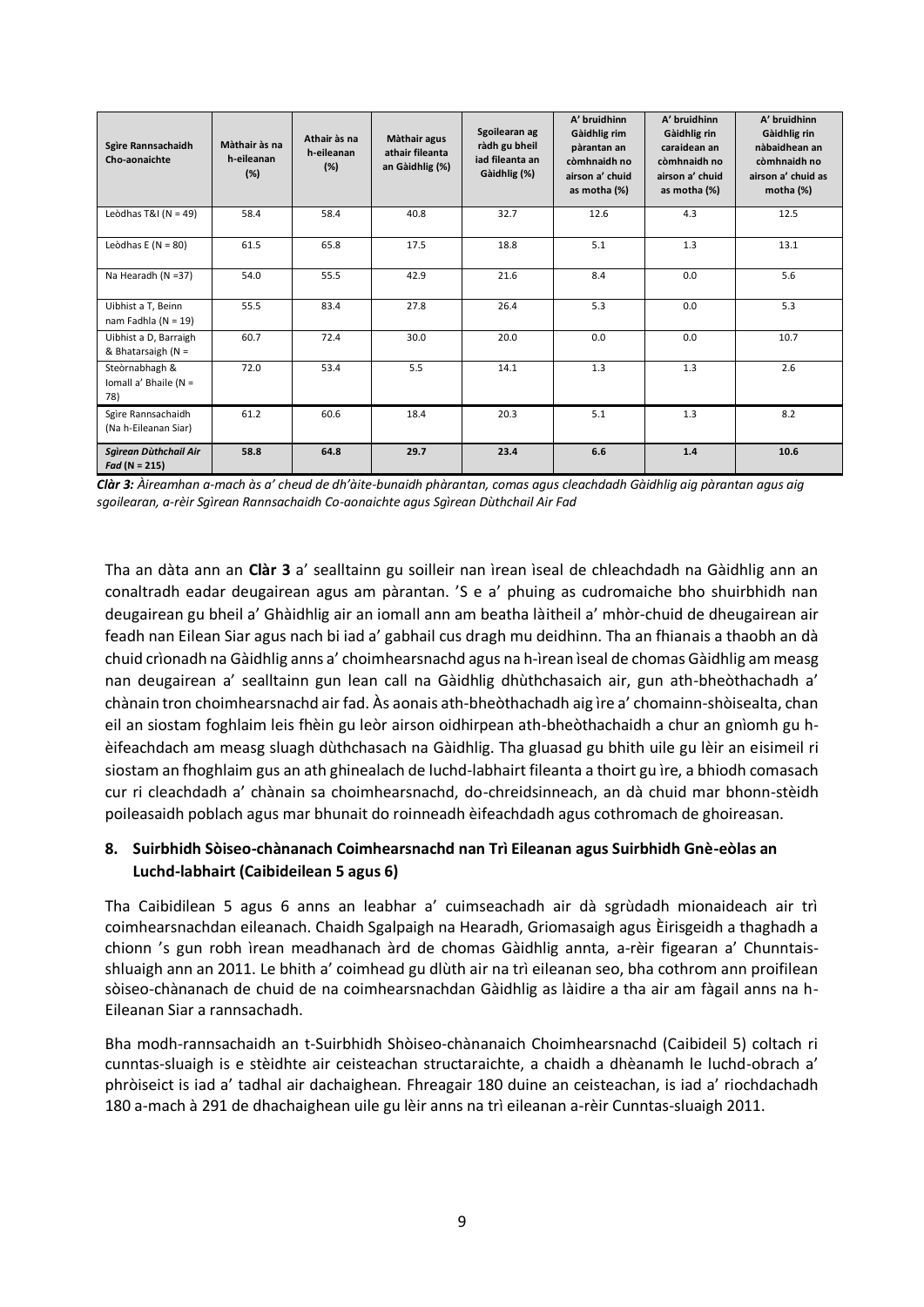Tha Suirbidh Gnè-eòlais an Luchd-labhairt (Caibideil 6) air a bhonntachadh air measadh a chaidh a dhèanamh le neach-comhairleachaidh ionadail anns gach eilean air comas agus cleachdadh Gàidhlig an t-sluaigh air fad anns na trì eileanan. Bha an luchd-comhairleachaidh gu math eòlach air an coimhearsnachdan fhèin, agus airson a' chuid bu mhotha bha iad gu math cinnteach mu na measaidhean aca air gach neach fa leth agus gach dachaigh anns a' choimhearsnachd aca fhèin.

Chaidh an dàta a thàinig à seo a chur còmhla agus a dhèanamh gun urra. Bha measaidhean a thaobh chatagaraidhean de luchd-labhairt stèidhte air slatan-tomhais mionaideach a chaidh aontachadh leis an luchd-chomhairleachaidh ionadail ro-làimh.

Tha suirbhidhean nan trì eileanan a' sealltainn na leanas:

- Ag aontachadh ris an sgrùdadh dheama-chànanach stèidhte air cunntasan-sluaigh ann an Caibideil 2, tha na suirbhidhean ionadail a' sealltainn gu bheil a' Ghàidhlig air a bhith a' call làmh an uachdair gu h-àraid bho na 1980an, ach gu bheil fianais shusbainteach ann gun do thòisich astar a' tighinn air crìonadh-cànain anns na 1970an.
- Anns an t-Suirbhidh Shòiseo-chànanach Choimhearsnachd, a-mach à feadhainn os cionn 65 bliadhna a dh'aois, thuirt 72% de luchd-freagairt anns na trì eileanan gun robh Gàidhlig fhileanta aca; thuirt 31.6% den luchd-fhreagairt nach eil an cèile a' bruidhinn ach Gàidhlig riutha, no gur e Gàidhlig as motha a bhios iad a' bruidhinn; ge-tà thogadh 15.5% de chlann an luchd-fhreagairt air fad ann an dachaighean tro Ghàidhlig a-mhàin airson a' chuid as motha.
- Tha crìonadh luath ann an toirt seachad na Gàidhlig dhan ath ghinealach agus ann an cleachdadh a' chànain anns an dachaigh am measg nam buidhnean aoise as òige a tha a' fuireach anns na trì eileanan seo.
- Tha na toraidhean coltach ri suirbhidhean nan sgoiltean-àraich (Caibideil 3) agus nan deugairean (Caibideil 4). Chaidh innse nach robh a' mhòr-chuid (63.6%) den luchd-fhreagairt fo 45 bliadhna dh' aois fileanta ann an Gàidhlig.

Leis gu bheil proifilean cànain Gàidhlig nan sluaghan-còmhnaidh ann an Sgalpaigh, Griomasaigh agus Èirisgeidh am measg nan coimhearsnachdan dùthchasach as làidire a tha fhathast ann, faodaidh sinn na co-dhùnaidhean a leanas a ruigsinn bho shuirbhidhean nan eileanan seo:

- Tha fiù 's na coimhearsnachdan Gàidhlig as làidire fada air adhart ann an gluasad cànain
- Tha togail is cleachdadh na Gàidhlig anns an dachaigh is anns a' choimhearsnachd a-nis gu math lag
- 'S e na buidhnean aoise as sine a-mhàin aig a bheil eòlas susbainteach sam bith air sòisealachadh agus air cleachdadh na Gàidhlig ann an suidheachadh coimhearsnachd
- Tha a' Ghàidhlig, mar sin, neo-chudromach ann am beatha na h-òigridh anns na trì eileanan
- Tha e soilleir gun do thòisich pròiseas a' ghluasaid chànain anns na 1970an
- Tha e follaiseach gu bheil cleachdadh dùthchasach na Gàidhlig a-nis gu math cugallach agus tha call iomlan a' chànain air fàire.

Tha **Figear 3** a' sealltainn comas Gàidhlig a-rèir buidheann aoise am measg luchd-còmhnaidh clàraichte anns na trì eileanan, a-rèir Suirbhidh Gnè-eòlas an Luchd-labhairt.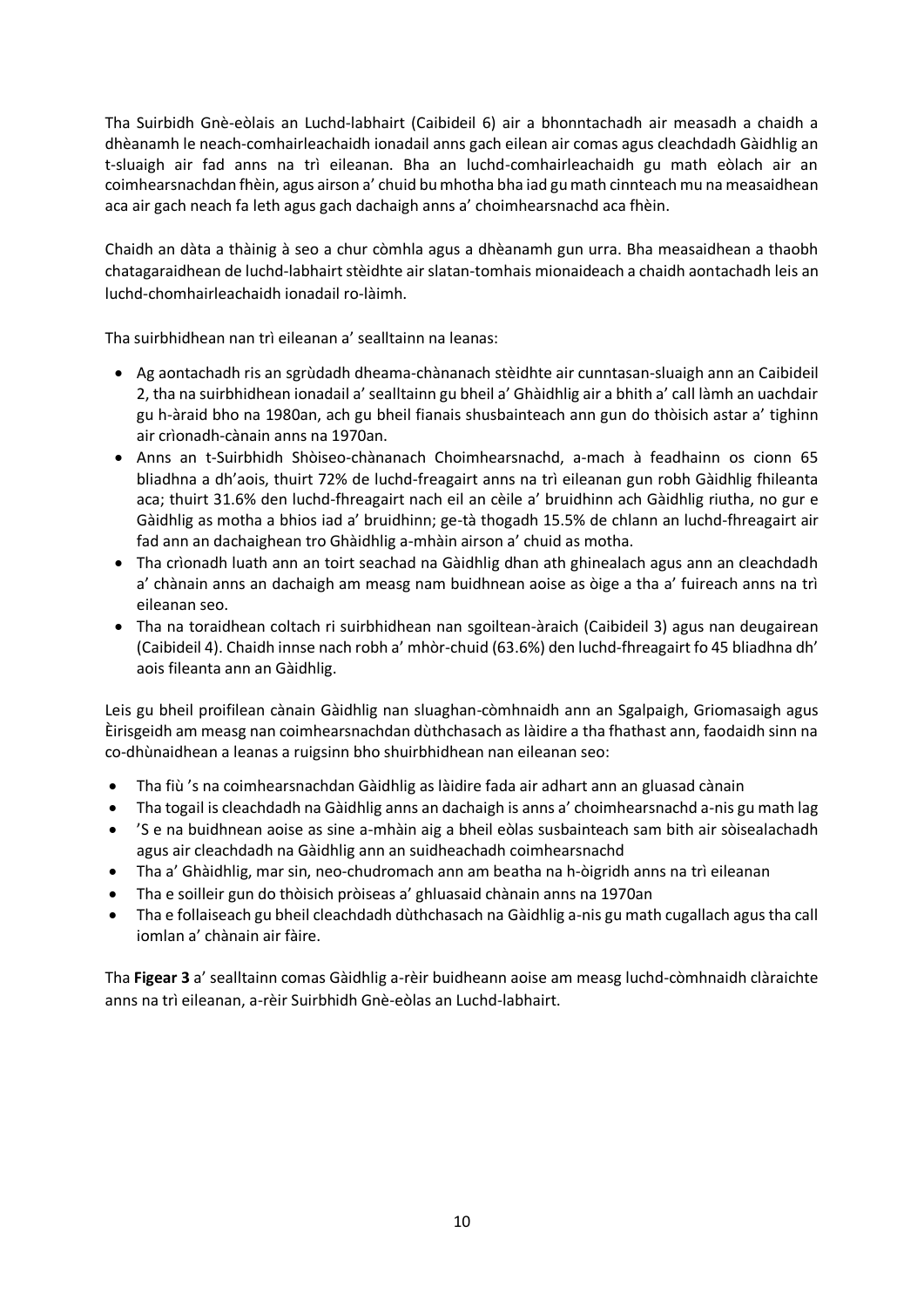

 *Figear 3: Comas Gàidhlig a-rèir buidheann aoise (N = 477)*

#### **9. A' lorg cùrsa a' chrìonaidh (Caibideil 7)**

Tha Caibideil 7 a' toirt an fhiosrachaidh bho na diofar mhodalan rannsachaidh còmhla gus dealbh iomlan a thoirt seachad air crìonadh deama-chànanach na Gàidhlig anns an sgìre rannsachaidh. Tha prìomh thoraidhean an sgrùdaidh cho-dhàimh ann an Caibideil 7 a' toirt am follais a' cheangail dhearbhaich eadar dlùthsan sòisealta nas àirde de chomas Gàidhlig anns an t-sluagh agus toraidhean nas fhàbharaiche a thaobh cleachdadh na Gàidhlig san dachaigh, fèin-aithne Ghàidhealach, ìrean de dh'fhileantas am measg phàrantan agus caochladh thomhasan de bheòthalachd chànain anns a' choimhearsnachd. Tha an dàta deama-chànanach Gàidhlig bho Chunntas-sluaigh na h-Alba a' taisbeanadh cùrsa crìonaidh gu math soilleir anns na h-eileanan thairis air 30 bliadhna bho 1981:

- Gach deich bliadhna bho 1981, bha call co-roinneil 13% anns a' chumantas ann an luchdlabhairt na Gàidhlig.
- Ann an dearbh-àireamhan, is ionann seo is call anns a' chumantas de 3,220 de luchd-labhairt na Gàidhlig gach deich bliadhna bho 1981 gu 2011.
- 'S e an crìonadh co-roinneil thairis air na 30 bliadhna 35%, 's e sin call glan de 9,660 de luchdlabhairt.
- Bha crìonadh an t-sluaigh Ghàidhlig fad nan deich bliadhna bho 1981 gu 1991 gu h-àraid cronail do bheòthalachd shòisealta na Gàidhlig.
- Anns na 1980an thuit luchd-labhairt na Gàidhlig anns na h-Eileanan Siar fon dlùths shòisealta àrd de 80%. Eadar 1981 agus 1999, bha lùghdachadh de 4,242 anns an àireamh de luchdlabhairt na Gàidhlig, 's e sin crìonadh de 18%, bho 24,226 de luchd-labhairt na Gàidhlig ann an 1981.
- Ge-tà chrìon a' bhuidheann aoise 3–17, tòrr dhiubh a rugadh anns na 1970an, na bu luaithe buileach anns na 1980an, bho 5,329 gu 3,166 de luchd-labhairt, 's e sin tuiteam uile gu lèir de 41% anns an àireamh de luchd-labhairt thairis air na deich bliadhna.
- Tha buidheann aoise na h-òigridh aig a bheil comas Gàidhlig ann an Cunntas-sluaigh 2011 a' gabhail a-steach nas lugha na 2,000 de luchd-labhairt.
- Ged a tha dàta bho Chunntas-sluaigh 2011 a' sealltainn gu bheil 52% den t-sluagh os cionn 3 bliadhna a dh'aois ag innse gu bheil comas Gàidhlig aca, tha coimeas eadar an dàta air comas Gàidhlig dhaoine fa leth agus cleachdadh na Gàidhlig anns an dachaigh (19% de na dachaighean teaghlaich air fad) a' sealltainn gu bheil timcheall air 11,000 duine ann an sluagh dùthchasach na Gàidhlig an-dràsta.
- Tha a' mhòr-chuid den luchd-labhairt dùthchasach seo os cionn 50 bliadhna a dh'aois, is iad sgapte air feadh nan eilean.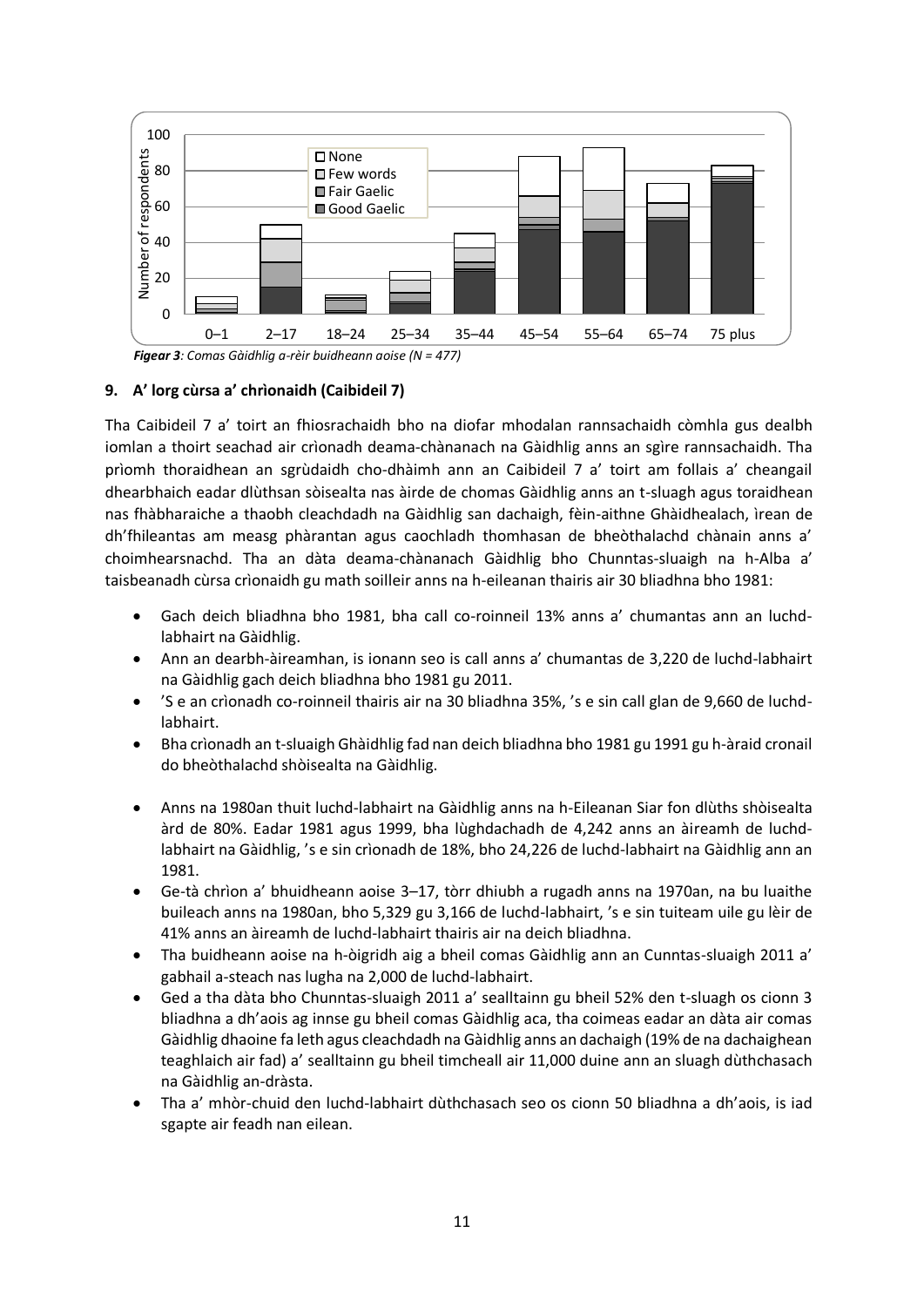Tha an fhianais bhon phròiseact rannsachaidh seo air gluasad leantainneach a shealltainn air falbh bho dhà-chànanachas Gàidhlig-Beurla a dh'ionnsaigh aon-chànanachas Beurla. Chaill coimhearsnachdan Gàidhlig nan eilean an comas gus iad fhèin ath-ghintinn mar shluagh seasmhach anns na 1980an, le crìonadh nach robh cho luath anns na 1970an. Anns an t-suidheachadh shòisealta a tha ann, chan eil de ghoireasan deamagrafach no sòisealta aig sluagh na Gàidhlig a chumas suas làthaireachd mar choimhearsnachd anns na h-eileanan seachad air na 10 bliadhna ri tighinn, taobh a-muigh corra-lìonra iomallach, mì-àbhaisteach de luchd-labhairt aosta.

Ann an deasbad cothromach sam bith a thaobh ath-bheòthachadh agus pròiseas poileasaidh eadardhealaichte, bidh e air leth cudromach gun aithnich an dà chuid a' choimhearsnachd agus na buidhnean oifigeil poblach fìrinn an t-suidheachaidh seo airson dèanamh cinnteach gun gabhar ri staing nan Gàidheal dùthchasach an dà-rìribh.

## **10. Ath-leasachadh poileasaidh na Gàidhlig a-rèir fìor shuidheachadh sòisealta an luchd-labhairt (Caibideil 8)**

Tha Caibideil 8 den leabhar *Gaelic Crisis* a' toirt seachad measadh air na laigsean ann am poileasaidh Gàidhlig an latha an-diugh, agus anns na beachd-smuaintean a tha air a chùl, ann an co-theacsa an deilbh de dh'fhìor shuidheachadh sòisealta na Gàidhlig dhùthchasaich, agus a tha air a mhìneachadh tron rannsachadh seo.

## **10.1. Mì-chòrdadh eadar lèirsinn, solarachadh agus ro-innleachd**

Tha sgrùdadh air frèaman-obrach a' phoileasaidh chànain a tha ann an-dràsta a' leigeil fhaicinn gu bheil mì-chòrdadh eadar an ìre àrd de dhòchas a thaobh poileasaidh cànain Gàidhlig ann an deasbadan institiuideach agus acadaimigeach air an dara làimh, agus cho dona 's a tha am briseadh sìos ann an cleachdadh sòisealta na Gàidhlig air an làimh eile. A bharrachd air seo, chan eil ach taic gu math lag ann dhan t-sluagh dhùthchasach Ghàidhlig, agus chan eil mòran comas-gnìomha neo-eisimileach aig na Gàidheil. Ged as e clach-mhìle a tha ann a thaobh aithneachadh oifigeil a' chànain, tha laigsean soilleir agus bunaiteach ann an Achd na Gàidhlig (Alba) 2005 agus anns an fhrèam-obrach phoileasaidh a thàinig às, a' gabhail a-steach:

- Buntainneas lag nan iomairtean ro-innleachdail an-dràsta do luchd-labhairt dùthchasach na Gàidhlig
- Dìth èifeachd agus dìth chothromachd ann am buileachadh ghoireasan
- Comas lag bhuidhnean poblach gus toraidhean poileasaidh a lìbhrigeadh
- Droch bhuaidh shòisealta aig buntainneas lag a' phoileasaidh air sluagh na Gàidhlig.

### **10.2 Claon-bhàidh ri luchd-ionnsachaidh na Gàidhlig seach an sluagh cànain làthaireil**

Tha claon-bhàidh ri luchd-ionnsachaidh na Gàidhlig agus ri luchd-labhairt roghainneil dà-chànanach a dh'fhaodadh a bhith ann san àm ri teachd ri faicinn ann an solarachadh poileasaidh làthaireil, a' dèanamh cron air luchd-labhairt dùthchasach a tha ann an-dràsta agus an coimhearsnachdan. Tha a' chlaon-bhàidh seo, a tha follaiseach ann an cuid de dheasbadan institiuideach agus acadaimigeach, a' cur suidheachadh sòisealta trioblaideach nan Gàidheal a tha ann an-dràsta an dàrna taobh, fhad 's a tha i a' cur air adhart gun tig piseach mac-meanmnail air a' Ghàidhlig anns an àm ri teachd, ge be dè cho coltach no cho eu-coltach 's a tha e gun gabhar an cànan os làimh gu farsaing is gun tèid a chleachdadh gu sòisealta gu ìre shusbainteach.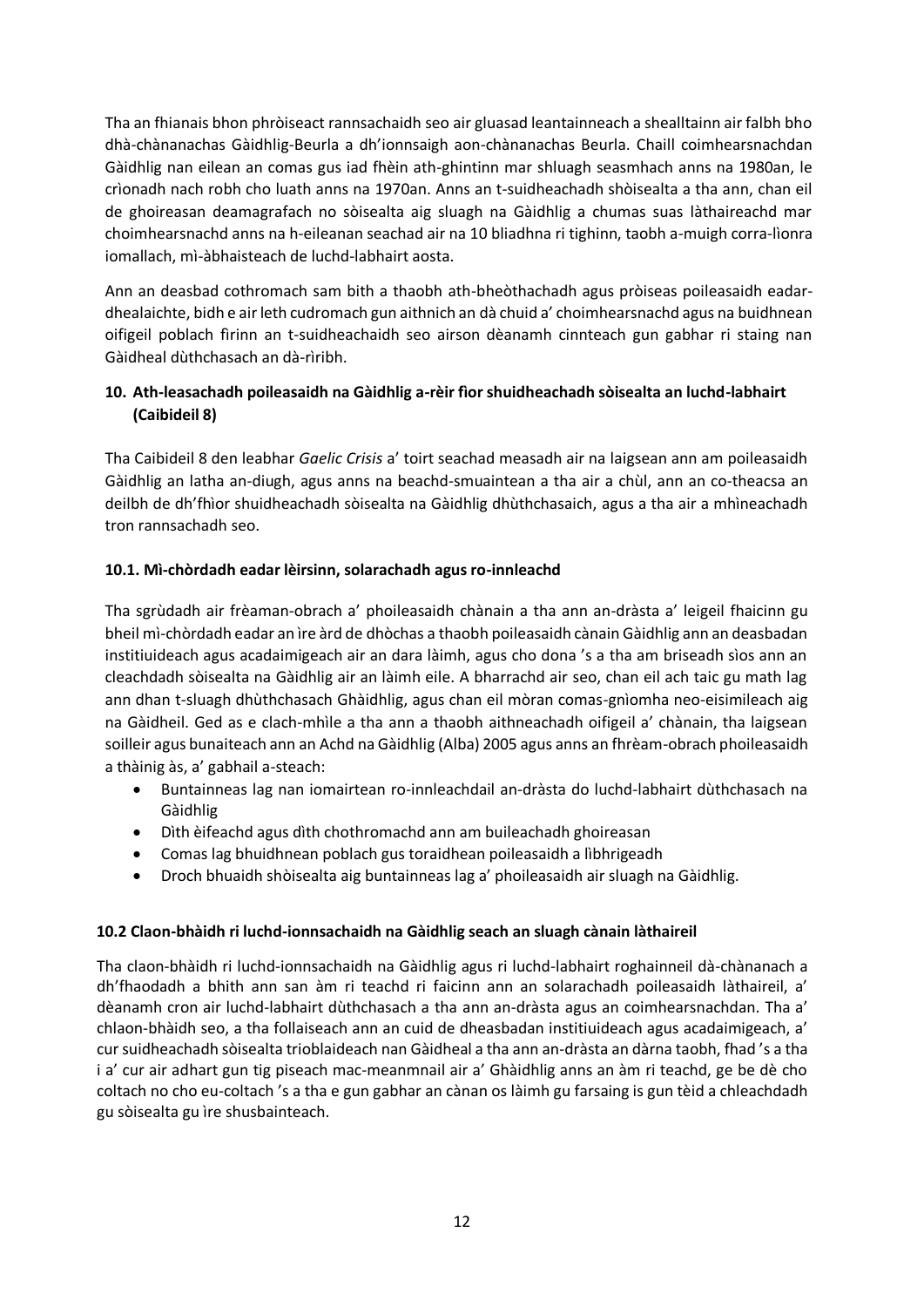Tha poileasaidh cànain ann an Alba air prìomhachas a thoirt dhan Ghàidhlig mar chleachdadh sòiseochultarach dàrnach agus/no roghainneil a' dèanamh cron air daoine dha bheil i na prìomh fhèin-aithne is i aig teis-meadhan am beatha làitheil. Tha am poileasaidh seo a tha cuimsichte air luchd-ionnsachaidh air tighinn am bàrr, mas fhìor, gus dèanamh suas airson mar a dh'fhàilnich air 'poileasaidh Gàidhlig' cur an aghaidh crìonadh na coimhearsnachd Ghàidhlig.

Airson poileasaidh Gàidhlig a dhèanamh creideasach, so-dhèanta agus cunbhalach, feumar dol an sàs ris a' chlaonadh seo ann am poileasaidh agus ann an solarachadh.

Ann an co-theacsa farsaing poileasaidh poblach na Gàidhlig ann an Alba, tha e cudromach a bhith ag aithneachadh nam feumalachdan eadar-dhealaichte a tha aig an dà phrìomh bhuidhinn shòisealta a bhuineas dhan Ghàidhlig, 's e sin a' choimhearsnachd Ghàidhlig thùsanach air an dàrna làimh, agus lìonraidhean eile taobh a-muigh nan Eilean Siar air an làimh eile, a' gabhail a-steach dhaoine a tha ga bruidhinn mar dhàrna cànan. Tha an laigse dheama-chànanach a tha an lùib suidheachadh sòisealta na Gàidhlig anns a h-uile h-àite ann an Alba a' sealltainn gu bheil an dà bhuidhinn feumach air a chèile airson a bhith seasmhach is soirbheachail.

Gun choimhearsnachd thùsanach Ghàidhlig a tha stèidhte air seasmhachd mhaireannach, a tha mar thobar de dhualchas cultarach agus cànanach Gàidhealach, chan ann a-mhàin gur dòcha gum bi e doirbh do luchd-ionnsachaidh Gàidhlig a thogail, ach ma dh'fhaodte gun caill iad adhbhar is reusan son a bhith a' cleachdadh na Gàidhlig, is iad gan lorg fhèin ann am falamhachd chànanach agus chultarach. Mar a tha air a sgrùdadh ann an Caibideil 2, tha dùbhlain leantainneach eaconamach agus dheamagrafach anns na h-Eileanan Siar agus ann an sgìrean eileanach eile a' cur ris an duilgheadas. Bidh taic is cuideachadh ga thoirt gus greim a chumail air daoine òga agus teaghlaichean òga a tha deònach cur ri beòthalachd na coimhearsnachd aig teis-meadhan ro-innleachd chreideasach sam bith airson athbheòthachadh.

Tha na molaidhean a tha air an toirt seachad ann an *Gaelic Crisis* a' cur air adhart frèam-obrach poileasaidh nas cothromaiche anns am bi luchd-ionnsachaidh agus luchd-labhairt na Gàidhlig a' coobrachadh gu buannachd a chèile, is e a' faighinn seachad air an iomsgaradh bhreugach agus air an eascairdeas eadar feadhainn aig a bheil Gàidhlig bho thùs agus luchd-ionnsachadh a tha, gu h-ìoranta, na thoradh air poileasaidh agus deasbadan làthaireil. Tha am frèam-obrach ùr a tha air a mholadh ag amas air cothromachd a thoirt air ais do phoileasaidh na Gàidhlig agus dhan bhuileachadh ghoireasan a thig às.

#### **10.3. Cuideam air an duine fa leth seach air coimhearsnachdan**

Tha poileasaidhean agus deasbadan làthaireil a thaobh na Gàidhlig a' brosnachadh cuideam air an duine fa leth seach air coimhearsnachdan, a' leantainn spiorad nua-libearalach na linn. Dh'adhbhraich seo dàimh a tha ga h-ath-neartachadh fhèin am measg na tha a' faighinn buannachd bhon chuideam roinneil air foghlam tro mheadhan na Gàidhlig agus craoladh, air brosnachadh nan ealan Gàidhlig, agus air sgoilearachd air dualchas agus cultar na Gàidhlig. Tha an cuideam roinneil seo a' cur air adhart tarraingeachd shìobhalta maoin chultarach an t-sluaigh Ghàidhlig a tha a' crìonadh, gun a bhith a' dìon beòthalachd an t-sluaigh. Am measg toraidhean a' chuideim roinneil seo ris nach robhas an dùil tha faireachadh de phairilis is de stadachd ann an coimhearsnachdan Gàidhlig air sàillibh na droch bhuaidh shòisealta a tha aig dìth chomas-gnìomha anns an t-suidheachadh aca fhèin.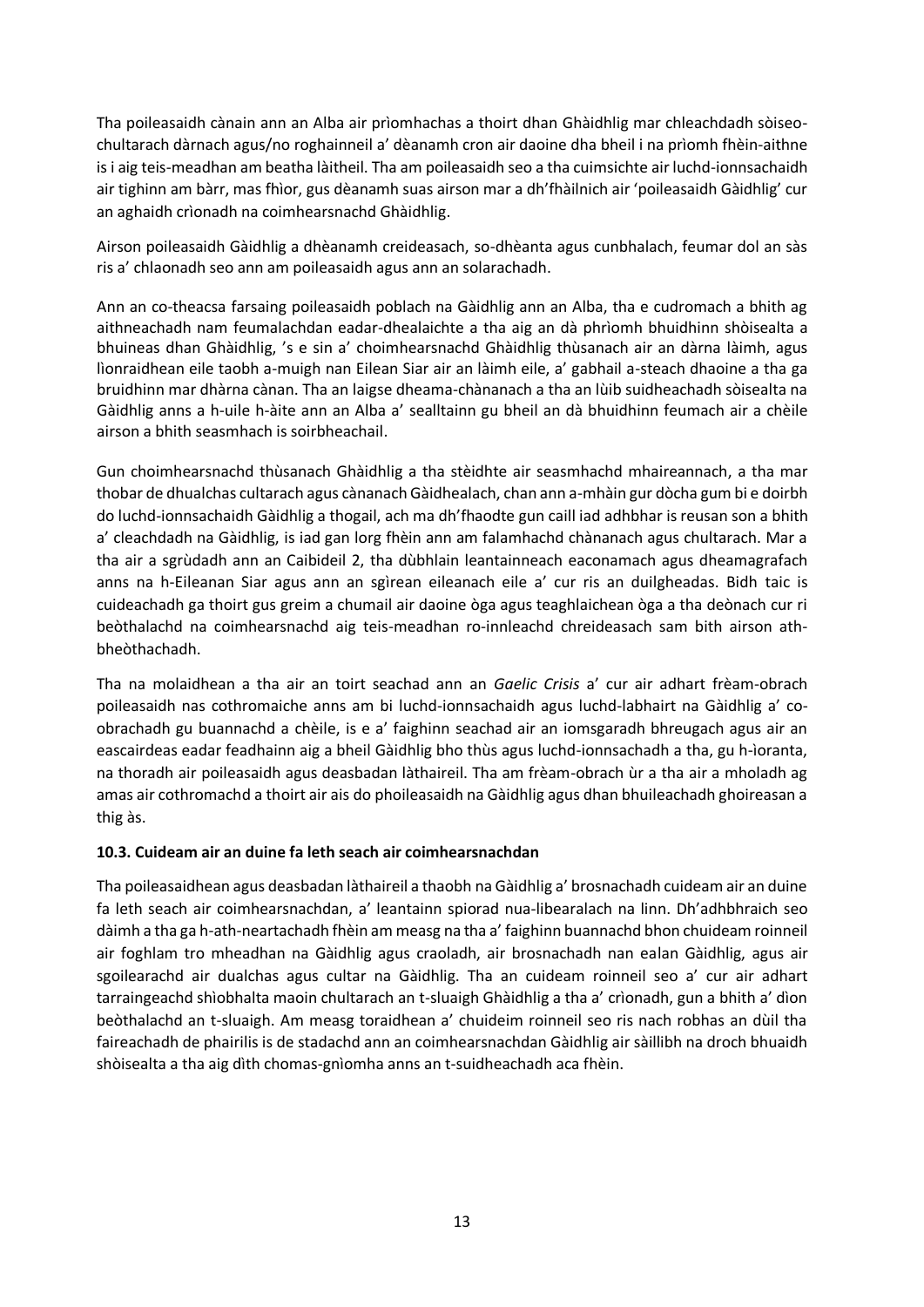Tha poileasaidh cànain airson na Gàidhlig san fharsaingeachd ga chur an gnìomh ann an dòigh nach eil idir ceangailte ri cho dona 's a tha an dùbhlan a tha ron choimhearsnachd chànain. Is ionann seo agus seasamh an dàrna taobh fhad 's a thathar a' faicinn lèirsgrios a' chultair Ghàidhealaich agus sluagh a' chànain, ach aig an aon àm a bhith a' cur miannan an cèill airson a' chalpa chultaraich aca san àm ri teachd, is e air a dhealachadh bho mhath an luchd-labhairt fhèin.

Tha an fheallsanachd bhunaiteach a tha air cùl nam Planaichean Cànain Nàiseanta Gàidhlig, agus a thàinig a-mach à Achd na Gàidhlig (Alba) 2005, air a bhith easbhaidheach a thaobh dol an sàs ri feumalachdan na coimhearsnachd ann a bhith a' cumail taic ri mion-chànan dùthchasach a tha fo chunnart. A bharrachd air a' chlaon-bhàidh ri luchd-ionnsachaidh, tha claon-bhàidh institiuideach a dh'ionnsaigh iomairtean gus inbhe a thogail gu call buill a' choimhearsnachd a tha beò le fìor shuidheachadh sòisealta crìonadh a' chànain agus an staing dheamagrafach anns a' choimhearsnachd dhùthchasaich.

Bu chòir poileasaidh air a threòrachadh le institiuidean nach eil a' toirt spèis do thoraidean sòisealta a chur an dàrna taobh, agus prìomhachas ro-innleachdail a chur na àite a tha a' cur poileasaidh cànain ag amas air a' choimhearsnachd aig teis-meadhan leasachadh na Gàidhlig, airson ceumannan taice athchothromachadh a dh'ionnsaigh na coimhearsnachd dhùthchasaich.

### **10.4. Bunait airson dol an sàs ris a' choimhearsnachd anns an àm ri teachd**

Tha na trì ro-riatanasan bunaiteach a leanas an lùib a bhith a' dol an sàs gu soirbheachail ann an coimhearsnachdan nan eilean:

- a) Sluagh na Gàidhlig a chur aig teis-meadhan ghnothaichean poileasaidh
- b) Cunntas agus tuairisgeul onarach den t-suidheachadh aca a thoirt seachad
- c) Clàr de phlanaichean tarraingeach agus ciallach a dhealbhadh a bhios comasach daoine a bhrosnachadh gus pàirt a ghabhail ann an gnìomh co-obrachail gus suidheachadh nan Gàidheal a leasachadh.

Bidh an clàr seo feumach air ro-innleachd a thairngeas air neartan coitcheann, lèirsinn àrd-amasach agus ceannardas cuimsichte, a bharrachd air obair dhealasach dhaoine fa leth.

#### **11. Modail ùr airson ath-bheòthachadh na Gàidhlig anns a' choimhearsnachd dhùthchasaich (Caibideil 9)**

Tha a' chaibideil mu dheireadh san leabhar a' mìneachadh modail ùr a tha air a mholadh airson athbheòthachadh na Gàidhlig air a stiùireadh leis a' choimhearsnachd, an **Co-chomann Mion-chànain Coobrachail**. Bidh am modail seo stèidhte air dòigh-obrach choileanta a thaobh cànan anns a' chomannshòisealta. Leis cho cugallach 's a tha coimhearsnachd na Gàidhlig anns na h-Eileanan Siar, mar a tha follaiseach ann an *Gaelic Crisis*, tha e soilleir gu bheil paradaidhm ùr a dhìth a bhios cuimsichte air fìor shuidheachadh sòisealta is cànanach luchd a' chànain a tha ann an-dràsta. Bidh poileasaidhean creideasach a thaobh leasachadh cànain anns a' cho-theacsa dhùbhlanach seo an crochadh anns a' chiad dol a-mach air a bhith a' lorg is ag aithneachadh uidheaman co-obrachaidh a tha no a dh'fhaodadh a bhith freumhaichte ann an coimhearsnachd na Gàidhlig. Bidh aonta a thaobh shlighean eadar-dhealaichte air adhart airson leasachadh a dhìth mus gabh toraidhean cànain nas soirbheachaile toirt gu buil.

Am broinn frèam-obrach a' Cho-chomainn Mhion-chànain Cho-obrachail, 's e **Urras na Gàidhlig** am prìomh structar ùr a tha air a mholadh. 'S e moladh airson urras leasachaidh choimhearsnachd do na Gàidheil a tha ann an Urras na Gàidhlig. Bidh a' bhuidheann choimhearsnachd seo stèidhichte anns na h-eileanan agus fo smachd dìreach buidheann riochdachail de bhuill choimhearsnachd.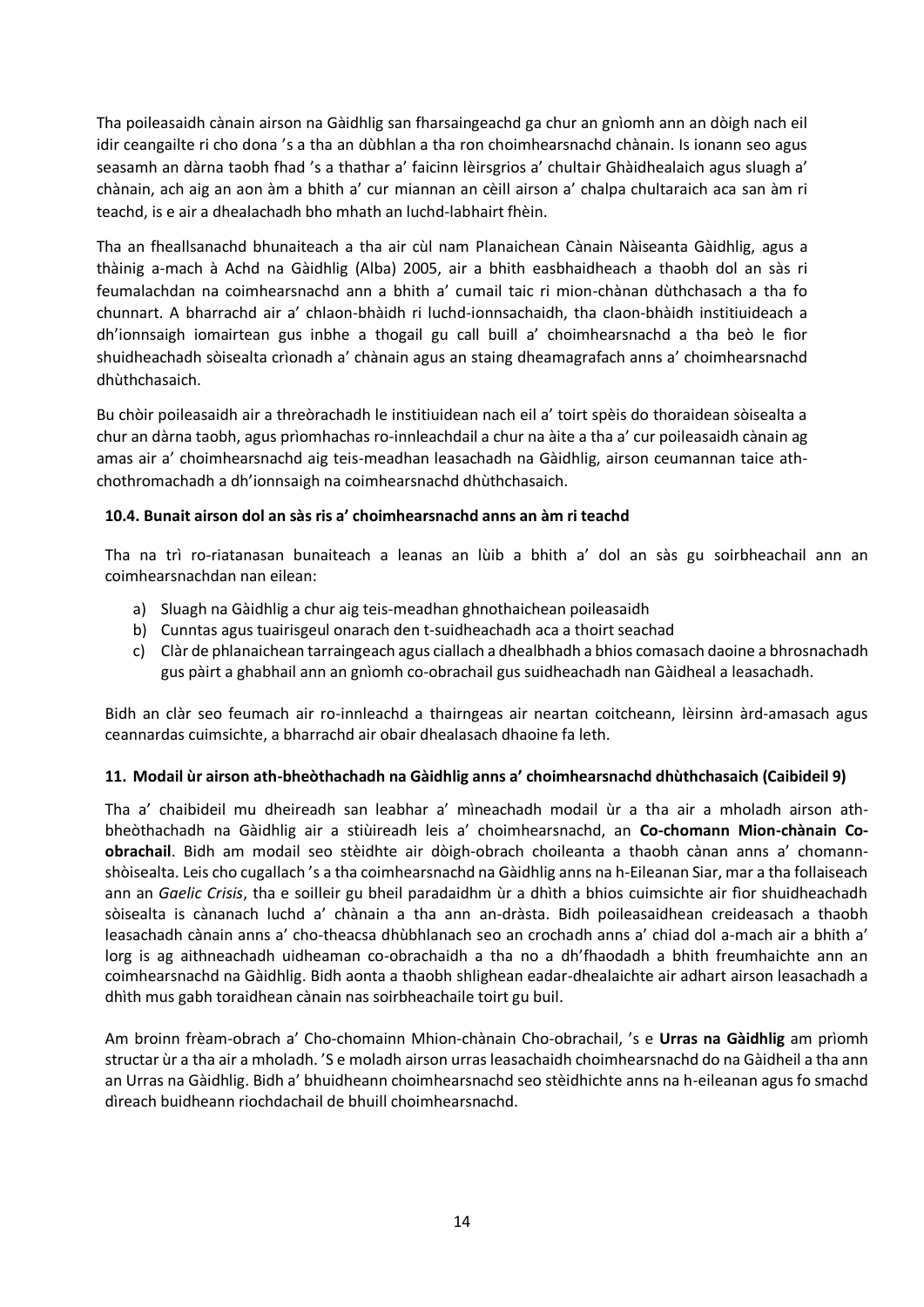Bheir frèam-obrach a' Cho-chomainn Mhion-chànain Cho-obrachail air Bòrd na Gàidhlig ath-bheachdachadh is ath-mheasadh a dhèanamh air an ròl dhìreach a tha aca ann an leasachadh cuimsichte air a' Ghàidhlig anns na h-Eileanan Siar, agus a bhith ag aiseag dhleastanasan agus ghoireasan chun na buidhne ùire seo a bhios cuimsichte air a' choimhearsnachd, Urras na Gàidhlig.

Air an aon dòigh, bu chòir eileamaidean co-cheangailte ris a' choimhearsnachd ann am planaichean Gàidhlig bhuidhnean poblach a tha stèidhichte anns na h-Eileanan Siar aiseag gu Urras na Gàidhlig, leis an amas a bhith a' toirt cho-dhùnaidhean a thaobh iomairtean a ghabhail os làimh cho faisg 's a ghabhas air na coimhearsnachdan fa leth. Bidh suidheachadh an Urrais agus iomairtean co-cheangailte ris anns na h-eileanan cuideachd a' toirt leis buannachdan sòiseo-eaconamach nas fharsainge gu coimhearsnachdan nan eilean, is e a' cuideachadh gu dèiligeadh ris na dùbhlain dhubhach dheamagrafach agus shòiseo-eaconamach a tha mu choinneimh nan coimhearsnachdan, dùbhlain a tha air cur gu mòr ris an t-suidheachadh chunnartach a tha ceangailte ri cor na Gàidhlig anns na h-eileanan aig an àm seo.

Tha **Figear 4** a' toirt seachad cunntas farsaing air na co-phàirtean riatanach gus an t-Urras a stèidheachadh, às dèidh ùine de dh'ath-chuimseachadh èiginneach sa chiad dol a-mach. Tha modail a' Cho-chomainn Mhionchànain Cho-obrachail airson Urras na Gàidhlig a' gabhail a-steach:

- 1. **Fòram Riochdachail** [seanadh coimhearsnachd] airson cùl-taic deamacratach agus aonta na coimhearsnachd a thoirt do dh'obair an Urrais
- 2. **Bòrd Urras na Gàidhlig** [stiùirichean an Urrais] airson goireasan buill na buidhne a stiùireadh agus iomairtean a cheadachadh gu buannachd na ballrachd
- 3. **Àrd-oifigearan Urras na Gàidhlig** [àrd-luchd-obrach an Urrais] airson iomairtean practaigeach sòiseoeaconamach agus cultarach, pròiseactan agus modhan-taice do theaghlaichean is do choimhearsnachdan airson nan Gàidheal a stiùireadh
- 4. **Uidheaman rannsachaidh** is comhairleachaidh [taic acadaimigeach chuimsichte] gus rannsachadh a ghabhail os làimh agus fiosrachadh a sgaoileadh dhan Urras.



 *Figear 4 Co-chomann Mion-chànain Co-obrachail: Ìrean Co-phàirte 1–6*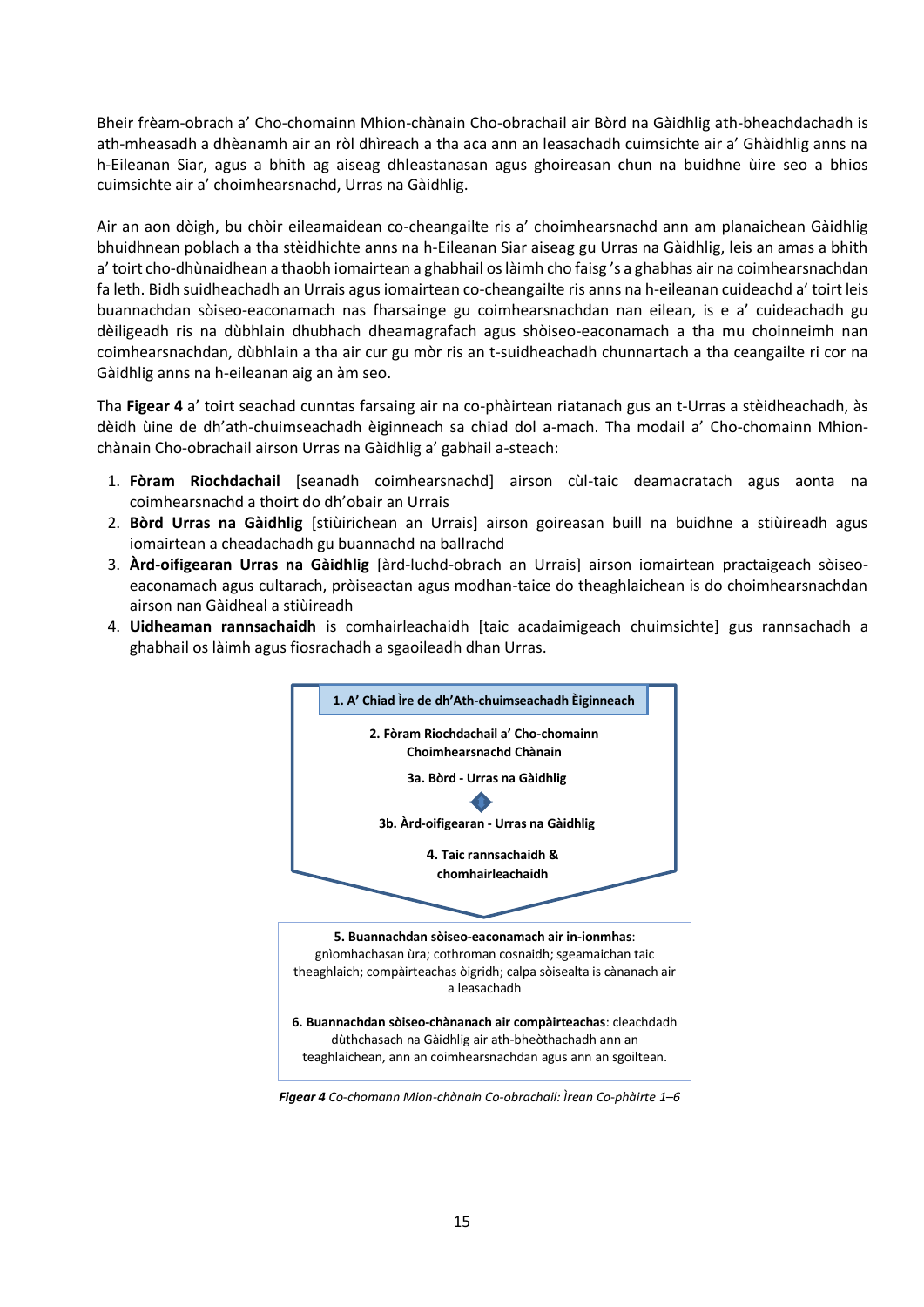Tha sgeama coitcheann a tha a' sealltainn mar a tha an Co-chomann Mion-chànain Co-obrachail suidhichte ann am frèam-obrach poileasaidh nàiseanta na Gàidhlig uile gu lèir ri fhaicinn ann am **Figear 5**. Tha an sgeama a' comharrachadh mar a tha trì slighean leasachaidh air an cur ri chèile agus ag obair còmhla:

- Slighe A: Poileasaidhean Nàiseanta Gàidhlig
- Slighe B: Nasgadh Coimhearsnachd airson co-obrachadh agus compàirteachas
- Slighe C: Ceannardas, Riaghladh agus Togail Comais agus Coileanadh.

'S e buannachd a' Cho-chomainn Mhion-chànain Cho-obrachail anns an sgeama ionadail agus nàiseanta, mar a tha air a shealltainn ann am **Figear 5**, gu bheil e a' cur poileasaidh cànain airson sluagh dùthchasach na Gàidhlig ann am frèam-obrach coitcheann anns am bi buidhnean poblach agus lìonraidhean de luchd-ionnsachaidh a' co-obrachadh gus beòthalachd choitcheann a' chànain ann an Alba ath-neartachadh. Tha seo a' gabhail asteach a' cho-theacsa dhùthchasaich taobh a-staigh nan eilean agus ann an lìonraidhean de luchd-labhairt ann an àitean eile, co-theacsa an luchd-ionnsachaidh agus Gàidhlig mar dhàrna cànan, cho math ri luach samhlachail na Gàidhlig do nàisean na h-Alba.



*Figear 5 Sgeama de phrìomh shnàithean an sgeama gu lèir*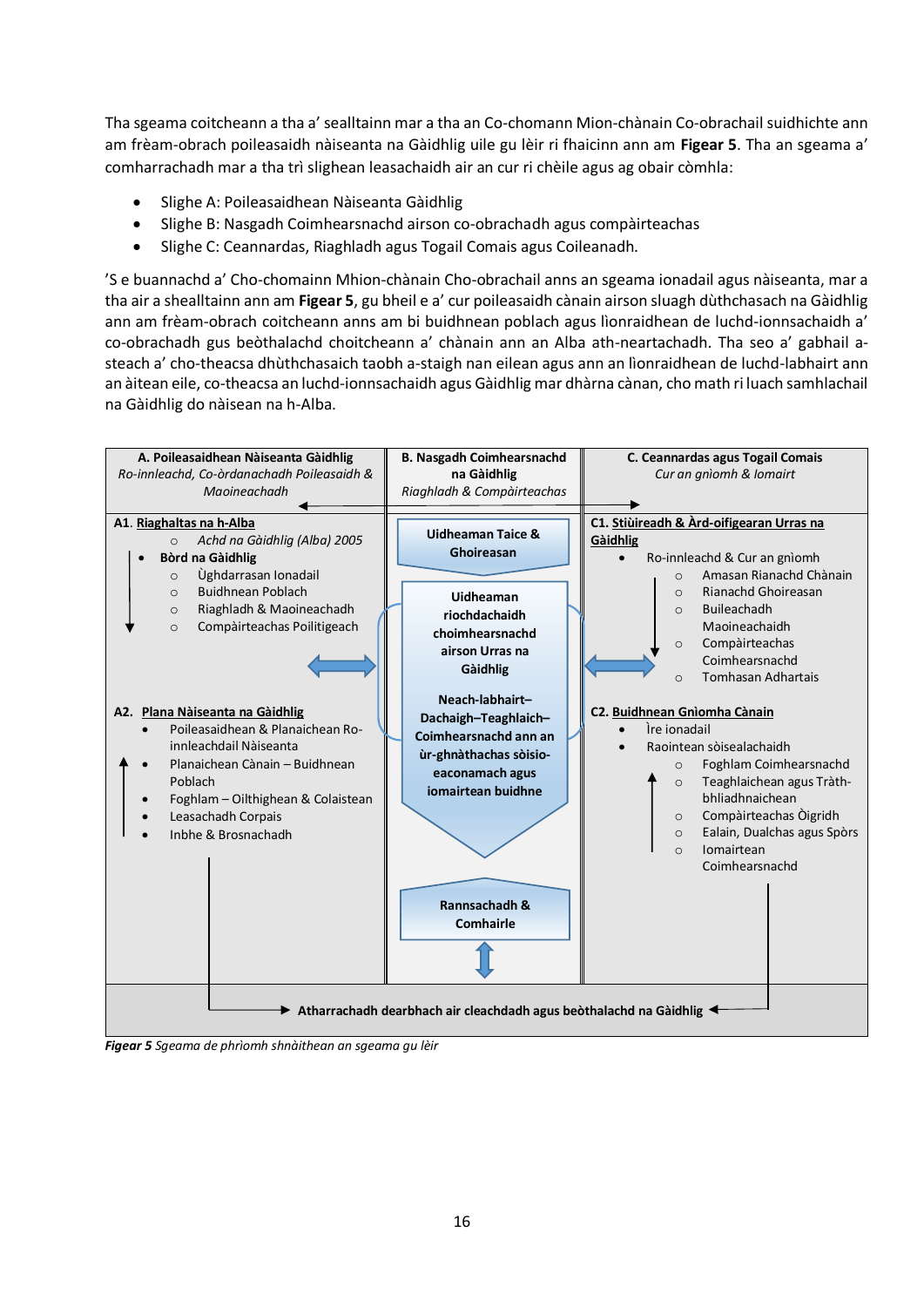Tha trì slighean eadar-eisimeileach anns a' mhodail:

(1) 'S e **Colbh A** an t-slighe ro-innleachdail agus institiuideach fo smachd dìreach Riaghaltas na h-Alba. Tha i a' gabhail a-steach taobh sìobhalta-nàiseanta poileasaidh na Gàidhlig, airson a' chuid as motha tro dhealbhadh phlanaichean cànain a tha ag amas air solarachadh na Gàidhlig aig ìre roinneil a bhrosnachadh, iomairtean rianachd agus pròiseactan cànain.

(2) 'S e **Colbh B** an t-slighe choimhearsnachd fo rianachd agus smachd dìreach an uidheim eagrachaidh ùir a tha air a mholadh, Urras na Gàidhlig, a tha ag amas air diofar oidhirpean ath-bheòthachaidh a chur air adhart airson toirt seachad na Gàidhlig dhan ath ghinealach agus cleachdadh a' chànain anns a' choimhearsnachd a bhrosnachadh.

(3) 'S e **Colbh C** taobh stiùiridh a' mhodail. Tha e a' gabhail a-steach na taice phroifeiseantaich a bhios oifigearan Urras na Gàidhlig a' toirt seachad do choimhearsnachdan ionadail airson dèiligeadh ri prìomhachasan leasachaidh, mar a bhios iad gan aithneachadh le Urras na Gàidhlig.

### **12. Co-dhùnadh**

Tha an rannsachadh ioma-mhodalach a tha air a thaisbeanadh ann an *The Gaelic Crisis in the Vernacular Community* a' toirt seachad sealladh stèidhte air fianais air suidheachadh sòiseo-chànanach nan Gàidheal san latha an-diugh anns na h-Eileanan Siar, ann an Stafainn agus ann an Tiriodh, a bharrachd air molaidhean dearbhach, agus ma dh'fhaodte adhartach, airson a dhol an sàs ris an dùbhlan.

Faodar an fhreagairt a tha air a moladh a thuigsinn anns an t-sreath dhearbhach agus reusanta de thachartasan a leanas:

- a) aideachadh leis a' choimhearsnachd agus le buidhnean poblach gu bheil an suidheachadh èiginneach
- b) aideachadh am measg bhuidhnean poblach gu bheil poileasaidhean a tha ann an gnìomh an-dràsta airson sluagh dùthchasach na Gàidhlig mì-fhreagarrach
- c) aithneachadh gu bheil dòighean-obrach eadar-dhealaichte a dhìth ma thathar airson call iomlan na Gàidhlig dhùthchasaich a sheachnadh
- d) fios a leigeil bho gach taobh gu bheilear deònach beòthalachd shòisealta an t-sluaigh Ghàidhlig a neartachadh
- e) car a chur ann an oidhirpean poileasaidh agus planadh cànain (air falbh bho sholarachadh institiuideach foirmeil agus samhlachail) cho luath 's a ghabhas airson cumhachd, solarachadh maoineachaidh agus goireasan ro-innleachdail ath-chothromachadh airson math bhuidhnean freumhaichte anns a' choimhearsnachd agus lìonraidhean Gàidhlig teaghlaich agus sòisealta, aig a bheil comas agus miann pròiseas atharrachaidh a tha ag amas air ath-bheòthachadh cànain anns a' chomann-shòisealta a thoirt gu buil.